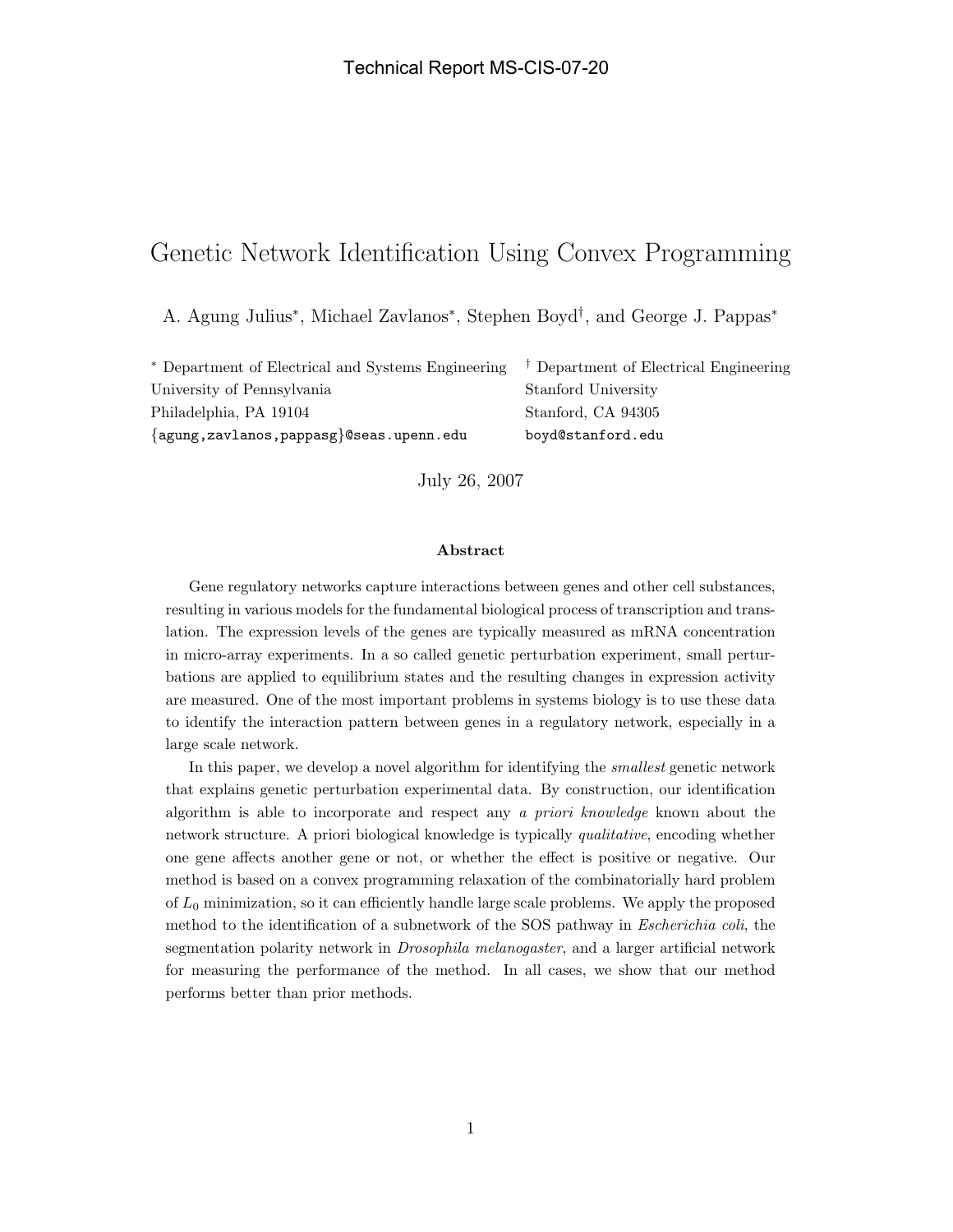# 1 Introduction

Genes in living cells regulate various cellular biochemical processes through genetic regulatory networks. In such a network, the genes produce (through transcription and translation) proteins that act as transcription factors for other genes or themselves. Transcription factors are proteins that upregulate or downregulate the genetic transcription activities. A gene, therefore, can regulate the activities of other genes by proxy. When the increase in the expression activity of gene X results in the increase of that of gene Y, then gene X is said to activate gene Y. On the other hand, if the expression activity of gene Y is decreased, then gene X is said to inhibit gene Y.

Various activation and inhibition patterns in genetic circuits result in various system behaviors, such as feedback, oscillation, and switch like behavior. When the network's interconnection pattern is known, it is possible to develop quantitative models that can predict its behavior. The effectiveness of such quantitative models has been verified through experimental observation of naturally existing systems (see, for example, [20]) and the construction of various synthetic genetic networks that function according to the design model (see, for example,  $[12, 10]$ .

The use of RNA microarray has made it possible to have an expression profile for a large number of genes when exposed to different conditions. One of the most important problems in systems biology is to use these data to identify the interaction pattern between genes in a regulatory network, especially in a large scale network. In the literature, this is sometimes called reverse engineering the genetic network. Genetic network identification has important potential applications, for example in drugs discovery where a systems wide understanding of the regulatory network is crucial for identifying the targeted pathways.

Genetic network identification is a very active research field. For an overview on existing results and methodologies, we refer the reader to [4, 16, 14, 11, 2] and the references therein. Based on the technique, we identify two classes of methods for network identification. The first class consists of methods that infer the network by clustering the genes based on their expression profiles. These methods do not view the network as a dynamical system, and the inferred network typically lacks causality information.

The second class consists of methods that infer the cause-effect relation between genes through various representations. Several typical representations are information-theoretic network, Bayesian network, and dynamical network described by ordinary differential equations (ODE) (see the survey in [2]). Information-theoretic network based methods typically lack the causal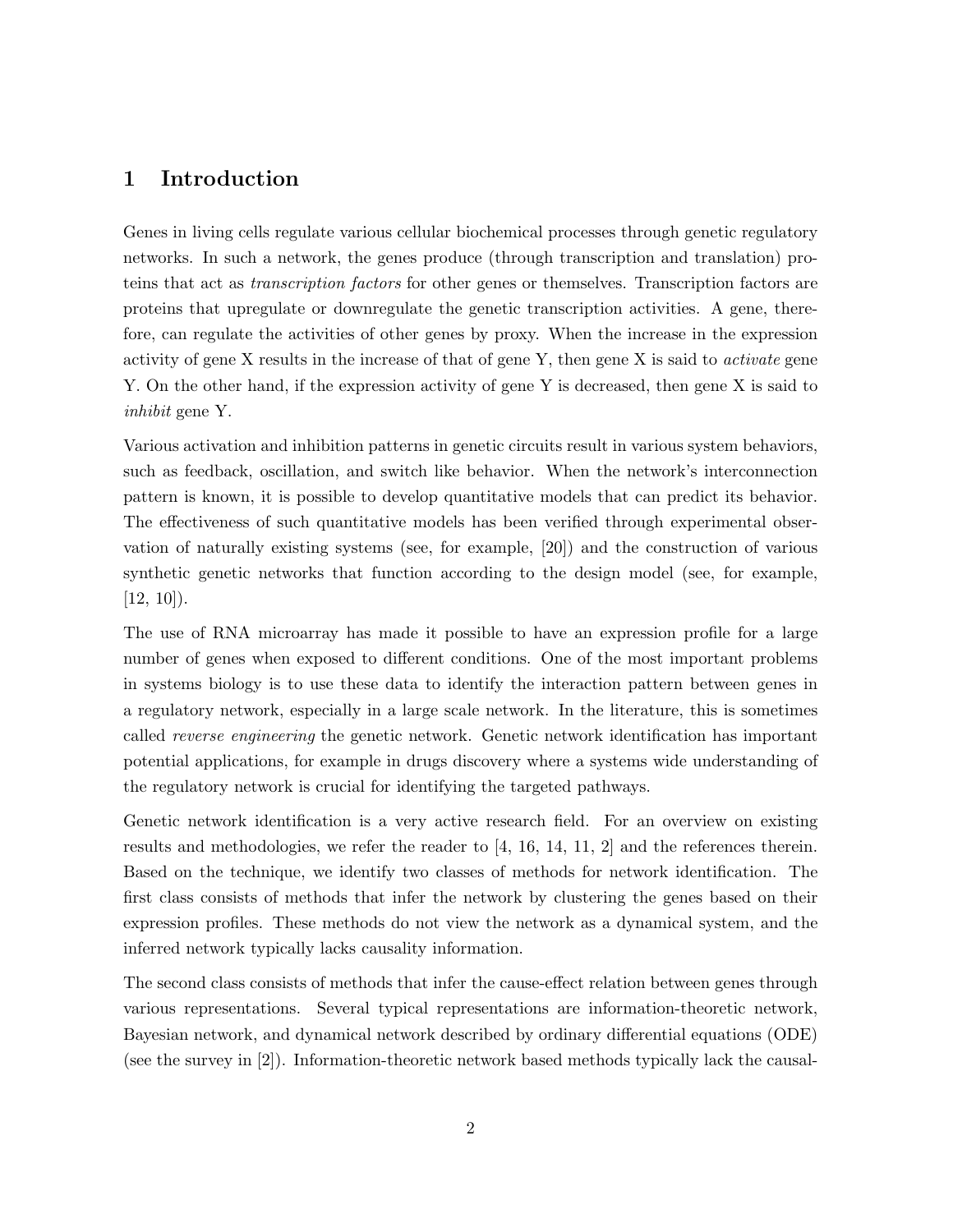ity information, as they identify the network as undirected graphs. Bayesian network based methods identify the genetic network as directed graph and thus convey some causality information. However, they typically do not accommodate cycles in the network graph. This limitation can be significant, as feedback motifs are very common in genetic regulatory networks. Both causality and feedback motives limitation are not present in methods where that model the network as the network is modelled as a set of differential equations ([13, 22, 21, 3]). The method that we propose in this paper belongs to this class.

Based on the type of data used in the identification, there are two classes of methods. The first class deals with data obtained from dynamic time-series measurement of the expression profiles. The second class deals with steady state data, obtained by measuring the expression profiles when the network reaches an equilibrium. Our method belongs to the second class, where the identification of the interconnection pattern is done *locally* by perturbing the network around a given equilibrium. It is generally known that a regulatory network can have multiple stable equilibria.

The method that we propose aims at providing a minimal model that explains given genetic perturbation data. Obtaining such a minimal model is computationally very hard, as it involves combinatorial optimization problems that are known to be extremely hard to solve in large scale. Pioneering works by Gardner *et al* [13] and Tegner *et al* [22] provided an important step towards solving this problem. The method that they use introduces an a priori limitation on the connectivity of the network, and perform a combinatorial search on this limited set. The connectivity limitation is that each gene in the network has the same number of inputs. Another different approach where the connectivity is imposed on the number of outputs is reported in [23]. For every combination, the parameters of the model are deduced through a least-square fitting. Similar approach that uses least-square fitting but without minimization of the model is also reported in [1].

In solving this problem, we take a novel and different approach. Instead of imposing a connectivity limitation on the network, we do not have any limit on how many inputs each gene should have. The hard combinatorial problem is solved using a mathematical technique called convex optimization ([7]) after relaxing it as an  $\ell_1$  optimization problem ([6]). The same technique has been applied successfully in various fields where sparsity optimization is needed such as, portfolio optimization in finance ([18]), controller design in engineering ([15]), and electric power network design ([8]). Posing the problem as a convex optimization problem is actually very advantageous from the complexity point of view, as convex optimization algorithms can be implemented reliably to solve large scale problems.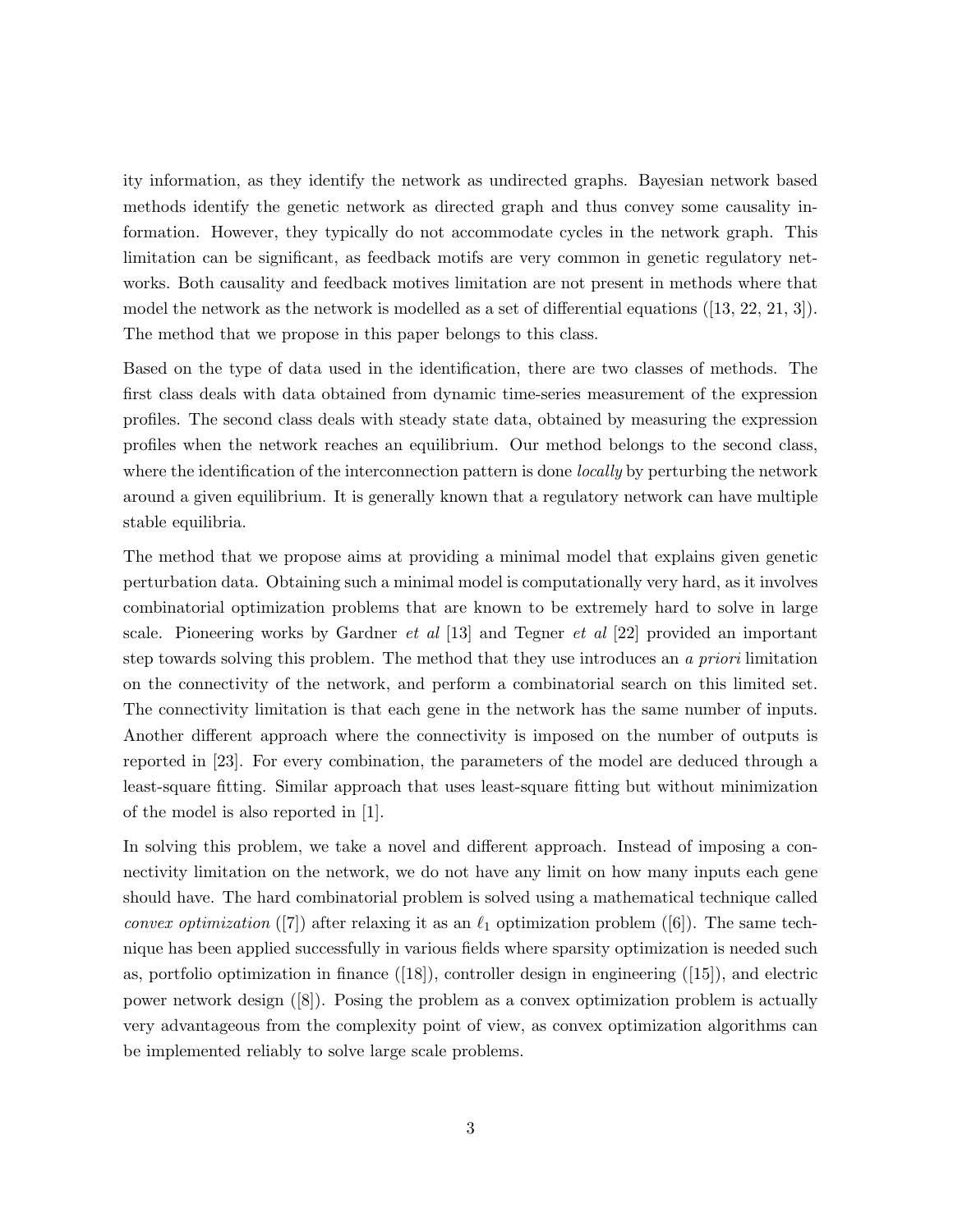Compared to the existing methods of the same class, our method has an advantage of being able to incorporate a priori knowledge about the network structure, encoding whether one gene affects another gene or not, or whether the effect is positive or negative. The identified model is then constructed to satisfy the *a priori* knowledge by default.

In this paper, we apply our method to two networks that have been previously identified in the literature: the SOS pathway in *Escherichia coli* ([13]) and the segmentation polarity network in *Drosophila melanogaster* ([22]). We also present a comparison between the performance of our method and those of the above mentioned papers. We also apply our method to an artificial network for its performance analysis.

# 2 Gene Network Modeling and Identification

A genetic regulatory network consisting of n genes in a genetic perturbation experiment can be modeled as an n−dimensional dynamical systems ([13, 22]). In general, such a model assumes the following form:

$$
\frac{d\hat{x}}{dt} = f(\hat{x}, u), \ \hat{x} \in \mathbb{R}^n, \ u \in \mathbb{R}^p,
$$
\n(1)

where  $\hat{x}_i \in \mathbb{R}$  denotes the transcription activity (typically measured as mRNA concentration) of gene i in the network, and  $u_i$  is the so called transcription perturbation. In very large networks, we can typically assume that not all genes can be perturbed in the experiment, resulting in  $p \leq n$ .

Such nonlinear genetic networks can have multiple stable equilibria. Each equilibrium typically corresponds to a phenotypical state of the system. The dynamics close to a given equilibrium  $x_{eq}$  can be approximated by the set of linear differential equations,

$$
\frac{dx}{dt} = Ax + Bu,\tag{2}
$$

where  $x := \hat{x} - x_{eq}$  ([21, 1]). The matrix  $A \in \mathbb{R}^{n \times n}$  encodes pairwise interactions between the individual genes in the network at the given equilibrium or phenotypical state, while matrix  $B \in \mathbb{R}^{n \times p}$  indicates which genes are affected by the transcriptional perturbations. Given that the system is stable around the equilibrium  $x = 0$ , if u is small enough, the system will move to a new equilibrium  $x$ , for which

$$
Ax + Bu = 0.\t\t(3)
$$

Let  $U = [U_1 \dots U_m] \in \mathbb{R}^{p \times m}$  denote the stack matrix of the transcription perturbations for different m experiments and  $X = [X_1 \dots X_m] \in \mathbb{R}^{n \times m}$  denote the stack matrix of the corre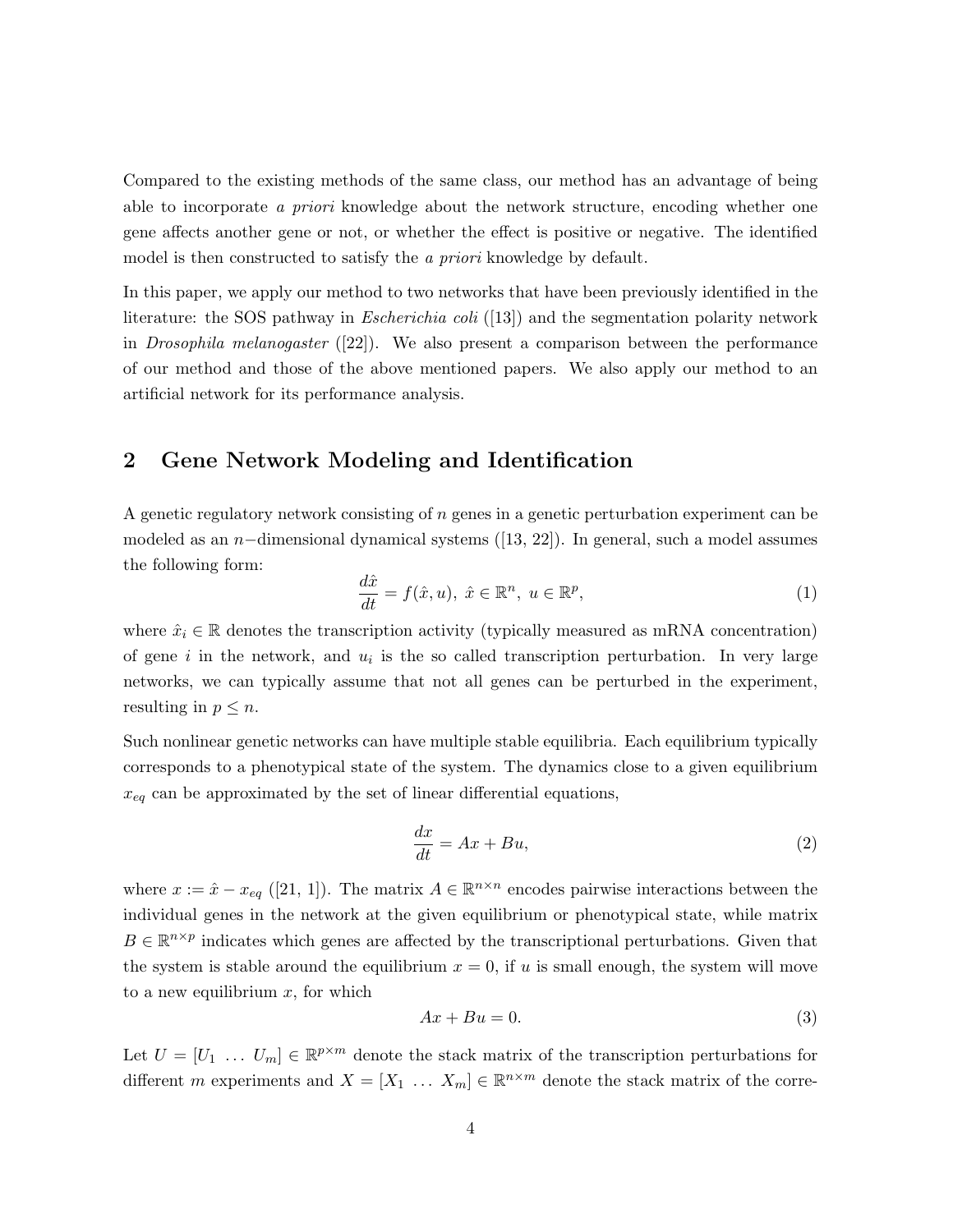sponding steady state mRNA concentrations. In large networks or in cases where experiments are costly, we can typically assume that the experimental data set is smaller than the network size ([16]). That is, we assume  $m < n$ .

By collecting all m experiments at steady state, the equilibrium conditions  $(3)$  can be written as

$$
AX + BU = 0.\t\t(4)
$$

In Equation 4, the matrices  $X$  and  $U$  are known, since they are measured (possibly with noise), and  $B$  is typically known. The goal of the method we propose in this paper is to find unknown matrix A, which models genetic network interactions and best explains the genetic perturbation experiments.

We aim at constructing a model that not only explains the perturbation data, but also incorporates some a priori knowledge about the system. Furthermore we would like to develop a model that constitutes a minimal network.

A priori biological knowledge is typically qualitative, encoding whether one gene affects another gene or not, or whether the effect is positive or negative. This knowledge is then manifested as pre-specified signs of some entries of the matrix A.

We quantify the size of the model as the number of connections in the network, i.e., the number of nonzeros entries in the matrix A. This is known as the  $L_0$  norm of the matrix A. (Even though it is not a norm, it is common to refer to it as the  $L_0$  norm.) The minimal model then corresponds to a network with as few connections as possible, or equivalently, the sparsest possible matrix A.

Obtaining a minimal model is clearly beneficial, as it reduces the complexity the model. A non-minimal model might be able to explain the data slightly better than a minimal one, for example due to measurement noise. However, this can lead to a phenomenon called *overfitting*, where a model includes unnecessary features to accommodate the noise. A minimal model is also desirable when the identified model is used in a pathway knockout. A non-minimal model might contain falsely identified spurious pathways.

When the available data for network identification is scarce, which is the case in large scale networks, constraints based on a priori knowledge and minimality can supplement the available data to obtain a good model. This is demonstrated in the segmentation polarity network of Drosophila melanogaster that we analyze in this paper.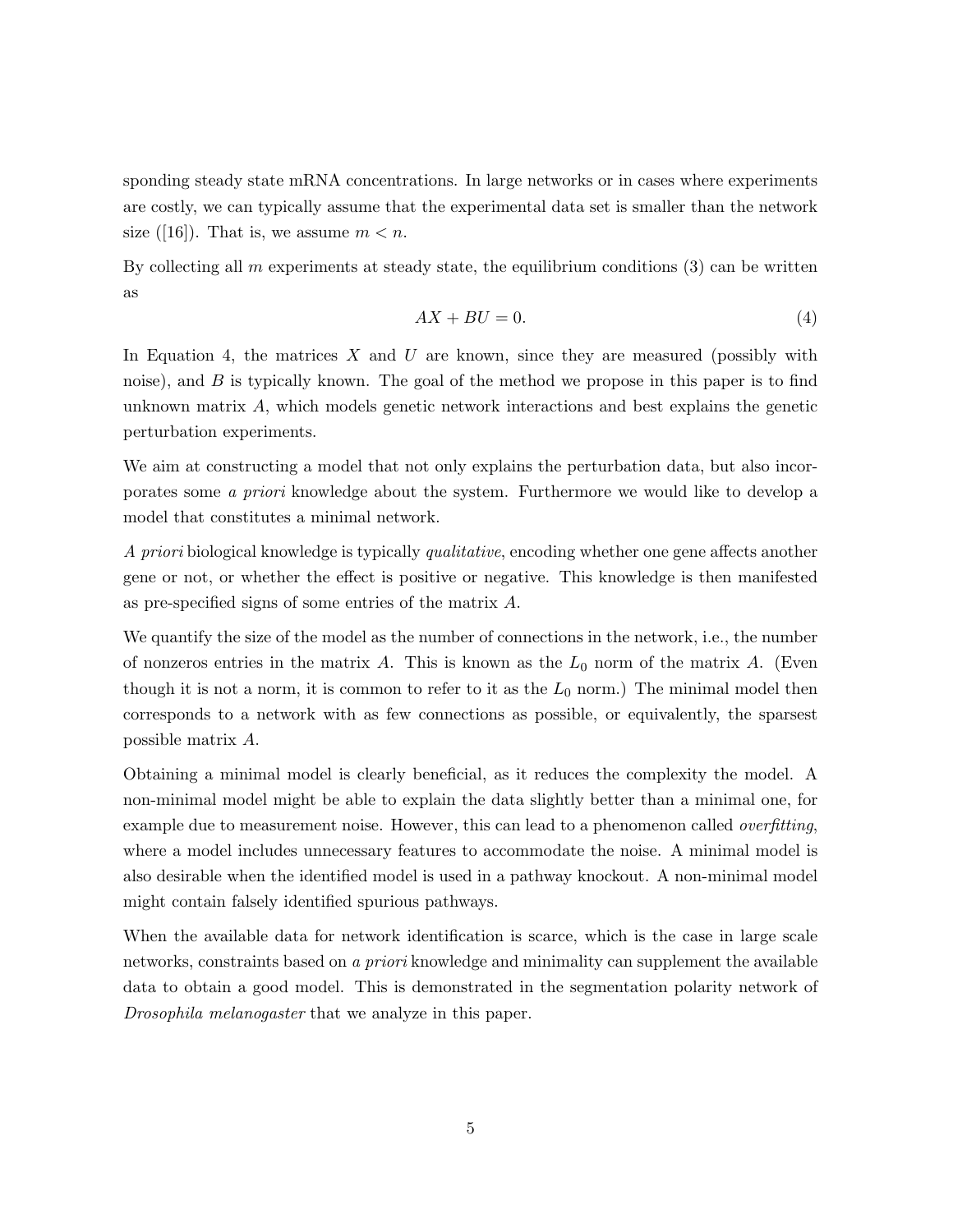# 3 Identification algorithm

Recall equation (4). The matrix  $B$  is known in advance, since it encodes the genes that are perturbed in each experiment. Without any loss of generality, we can take  $B$  to be an identity matrix of appropriate dimensions and encode the perturbation inputs in U.

In the absence of noise, a straightforward approach to this problem is to solve the linear matrix equation  $AX = -U$ , for the unknown matrix  $A \in \mathbb{R}^{n \times n}$ . If we have a sufficient number  $m = n$ of independent experiments, resulting in  $X$  being an invertible matrix, we could solve uniquely for A using  $A = -UX^{-1}$ . However, as genetic networks grow dramatically in size as we reach genome-scale networks, having n independent experiments can be costly, both financially and timewise. Furthermore, the absence of noise is not a realistic assumption, except when we are dealing with *in silico* model. Consequently, we are not going to assume that right hand side of (4) is zero. Instead, we define identification error as

$$
\eta := AX + U,\tag{5}
$$

and try to minimize  $\eta$  (as a function of A) with respect to some metric, while obtaining a minimal model for A and satisfying the a priori constraints that might be imposed on  $A$ .

**Notations.** In this paper, we use the following matrix notation. If  $X$  is a matrix with  $n$  rows and m columns, we write  $X \in \mathbb{R}^{n \times m}$ . The symbol  $X_{ij}$  refers to the the entry of X at the *i*-th row, j-th column. A single index such as  $X_j$  refers to the column vector corresponding to the j-th column of X. The operator  $\mathbb{E}[X_j]$  is the probabilistic expectation of  $X_j$ . The operator Var  $[X_i]$  is the covariance of  $X_i$ .

Error criterion. In this paper, we use the total squared error as the error criterion.

$$
Err = \sum_{j=1,\dots,m} \sum_{i=1,\dots,n} \eta_{ij}^2,\tag{6}
$$

which can be compactly written as a Frobenius norm  $(\lVert \cdot \rVert_F)$ 

$$
\text{Err} = \|\eta\|_F^2. \tag{7}
$$

However, if the covariance of the error in the  $j$ -th experiment is known, then the sum can be replaced by a more accurate weighted sum

$$
Err = \sum_{j=1,\dots,m} \sum_{i=1,\dots,n} \sum_{k=1,\dots,n} \eta_{ij} \eta_{kj} R_{ik}^j,
$$
\n(8)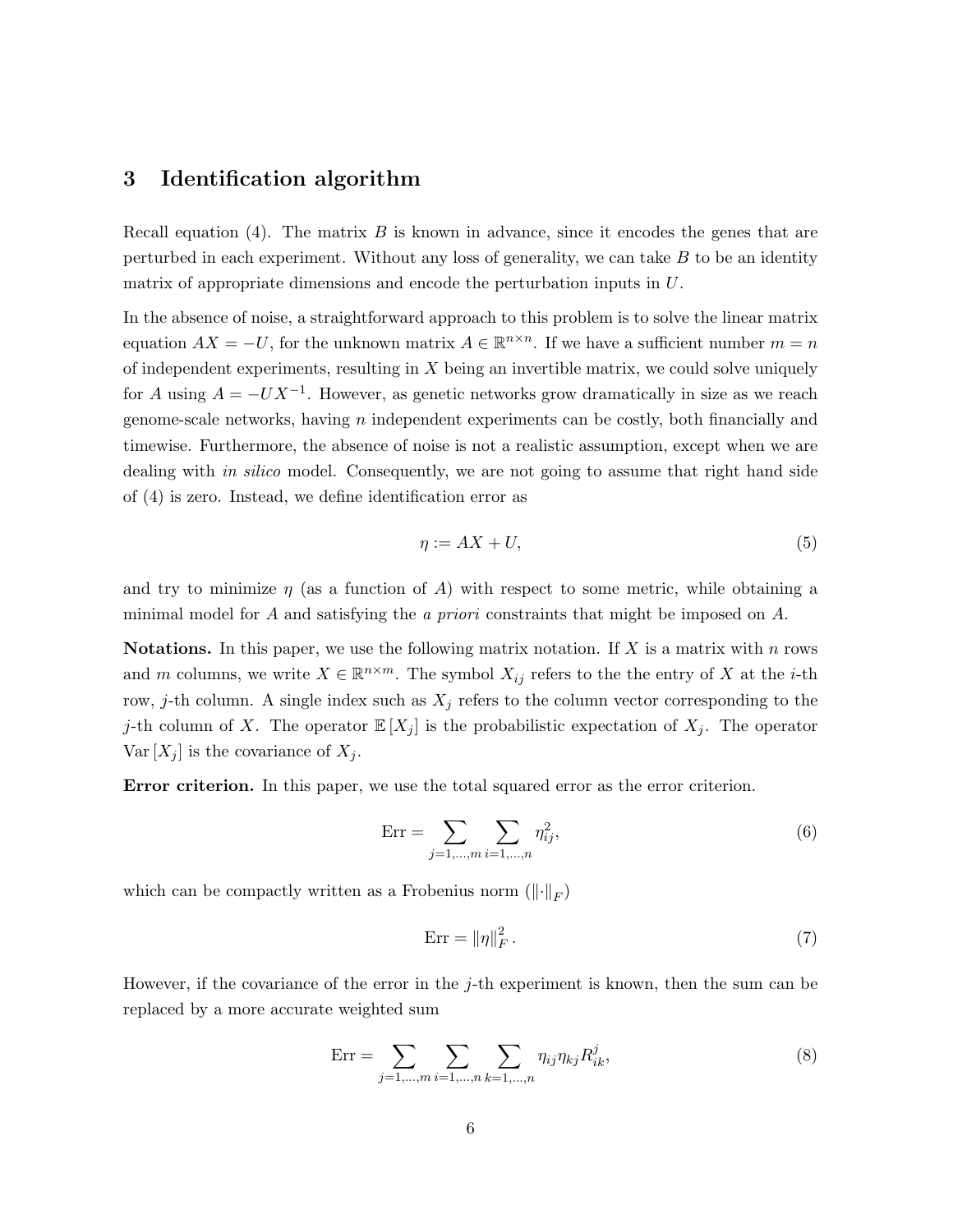or in a more compact notation

$$
Err = \sum_{j=1,\dots,m} \eta_j^T R^j \eta_j,\tag{9}
$$

where  $R^{j}$  is the inverse of the error covariance matrix in the j-th experiment. The intuition behind this weight is that the identification error in the experiments with more reliable data (smaller variance) weights more than that coming from less reliable data.

**Model minimality criterion.** We define the size of a model given by the matrix  $A$  as the number of nonzero entries in A, which is denoted by  $||A||_0$ . This is the number of connections in the model.

A priori knowledge constraint. Such knowledge typically has the form of (partial) sign pattern of the matrix A. We encode this by a matrix  $S \in \{0, +, -, ?\}^{n \times n}$ , where

$$
\begin{bmatrix}\nS_{ij} = + \\
S_{ij} = - \\
S_{ij} = 0 \\
S_{ij} = ?\n\end{bmatrix}\n\Leftrightarrow\n\begin{bmatrix}\nA_{ij} \ge \varepsilon \\
A_{ij} \le -\varepsilon \\
-\frac{\varepsilon}{2} \le A_{ij} \le \frac{\varepsilon}{2} \\
A_{ij} \in \mathbb{R}\n\end{bmatrix}.
$$
\n(10)

Here  $\varepsilon$  is a small number, below which a connection is considered negligible. In this paper, we set  $\varepsilon = 10^{-3}$ . In short, such a pattern encodes known positive interactions (+), negative interactions (−), the absence of interactions (0), or simply lack of knowledge (?) between any two genes (or other substances) in the network. For example, a matrix consisting of only (?) indicates no a priori knowledge about the network.

Bias due to mRNA decay. The mRNA molecules produced in the transcription process decay. In reference to  $(1)$ , a model for the dynamics of the mRNA concentration that explicitly takes into account the decay process can be written as

$$
\frac{d\hat{x}}{dt} = f(\hat{x}, u) - \Lambda \hat{x},\tag{11}
$$

where  $f(\hat{x}, u)$  denotes the part of the dynamics due to genetic regulation (activation and repression) and  $\Lambda$  is a diagonal matrix that contains the decay rate of each mRNA. Obviously, any network model that results from identification using genetic perturbation data will have a negative bias on the diagonal terms. When the decay rates are known, which is the case for the in silico model of the Drosophila segmentation polarity network, we can remove the bias. Otherwise, we have to take this into account when making statements about genes autoregulation.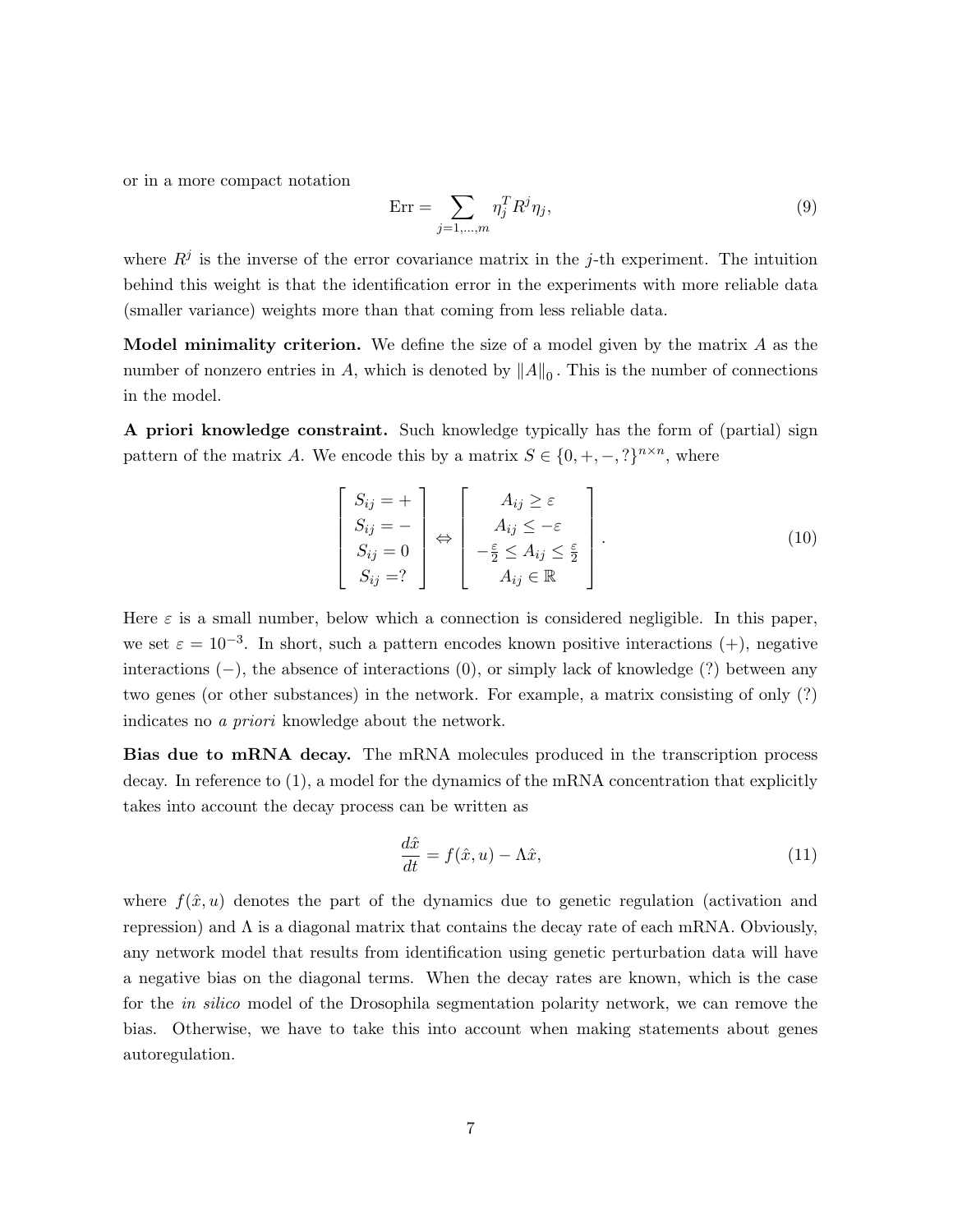Convex programming. The method that we propose in this paper is based on a mathematical technique called convex programming. Basically, convex programming is a mathematical theory for minimization of a convex cost function over a convex set of feasible solutions. Formulating the identification problem as convex programming is attractive because there are techniques for solving convex programming problems efficiently; see, e.g., [7].

Convex function: A function  $f: D \to \mathbb{R}$  is called convex if for any  $x, y \in D$  and  $\lambda \in [0, 1]$ , we have the following inequality

$$
f(\lambda x + (1 - \lambda)y) \leq \lambda f(x) + (1 - \lambda)f(y).
$$

Convex set: A set D is called convex if for any  $x, y \in D$  and  $\lambda \in [0,1]$ ,  $(\lambda x + (1 - \lambda)y)$  is also included in  $D$ . It can be shown that the set of all matrices  $A$  that satisfies a given  $a$  priori knowledge constraint  $S$  is a convex set. Hereafter, we shall denote this set as  $S$ .

Convex optimization solver. The convex optimization problems that we pose in this paper are solved using MATLAB with the toolbox cvx (see [5]) running on an Intel Xeon 2.8Ghz processor with 4GB RAM. cvx makes forming and solving the problem easy, but at the cost of efficiency. However, custom made implementations of convex optimization algorithms can easily handle problems with thousands of variables. Such efficient implementation of our algorithm can allow us in the future to handle genome scale problems.

The method that we use in this paper is detailed in two steps.

#### Step 1: Establishing baseline error level

In this step, we establish the least error level that a model can attain, while disregarding the model minimality criterion. As discussed above, when we assume no a priori knowledge about the statistics of the error, we can simply use the total squared error as the error criterion. Consequently, finding the baseline error level  $E_{bs}$  amounts to solving the following convex programming problem

minimize 
$$
\sum_{j=1,\dots,m} \sum_{i=1,\dots,n} \eta_{ij}^2
$$
  
subject to  $\eta = AX + U$ ,  $A \in \mathcal{S}$ , (12)

with optimization variable A.

When the statistics of the measurement errors in each experiment for  $X$  and  $U$  are known, we can compute the associated covariance of the error criterion as

$$
\text{Var}\left[\eta_j\right] = A \text{Var}\left[X_j\right] A^T + \text{Var}\left[U_j\right].\tag{13}
$$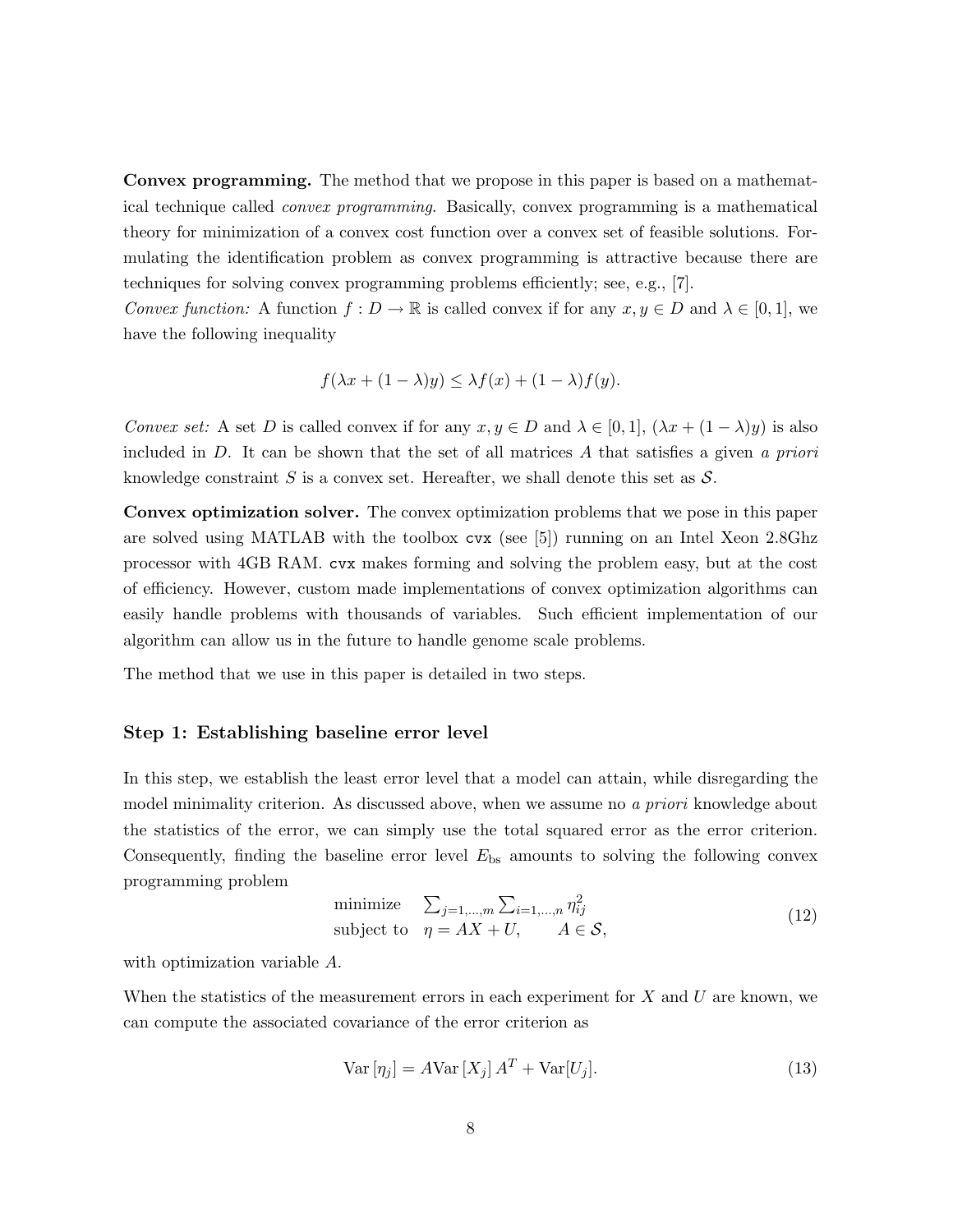As discussed above, the error criterion that we use is given in (9), where

$$
R^j = \left(\text{Var}\left[\eta_j\right]\right)^{-1}.\tag{14}
$$

Consequently, finding the baseline error level  $E_{\text{bs}}$  amounts to solving the following optimization problem

minimize 
$$
\sum_{j=1,\dots,m} \eta_j^T R^j \eta_j
$$
  
\nsubject to  $\eta = AX + U$ ,  $A \in S$ ,  
\n $R^j = (A \text{Var}[X_j] A^T + \text{Var}[U_j])^{-1}$ , (15)

where A is the variable.

However, this formulation is not convex. In order to solve it efficiently, we relax the problem by approximating the covariance matrices. First, assuming that the covariance matrices are identity matrices, we find the best model that minimizes the error criterion (12). Denote this model as  $\hat{A}$ . The weight matrices  $R^j$  are then given by

$$
R^{j} = \left(\tilde{A} \text{Var}\left[X_{j}\right] \tilde{A}^{T} + \text{Var}\left[U_{j}\right]\right)^{-1}.
$$
\n(16)

The baseline error level  $E_{\text{bs}}$  is then computed by solving the following convex optimization problem.

minimize 
$$
\sum_{j=1,\dots,m} \eta_j^T R^j \eta_j
$$
  
subject to  $\eta = AX + U$ ,  $A \in \mathcal{S}$ , (17)

with A as the variable.

#### Step 2. Minimizing the model

The baseline error level and the approximated error covariance matrix that we obtain in Step 1 above are used in finding a minimal model that can explain the data reasonably well. That is, we search for a minimal model that results in an error level of at most  $\beta E_{\rm bs}$ , where  $\beta \geq 1$ is a predetermined parameter. If  $\beta = 1$ , we are interested in models that result in the same error level as the one obtained in Step 1. The bigger  $\beta$  is, the more variation we allow for the identified model, and thereby possibly obtain a smaller model at the cost of higher error level. Thus,  $\beta$  allows us to control the tradeoff between model accuracy and model minimality.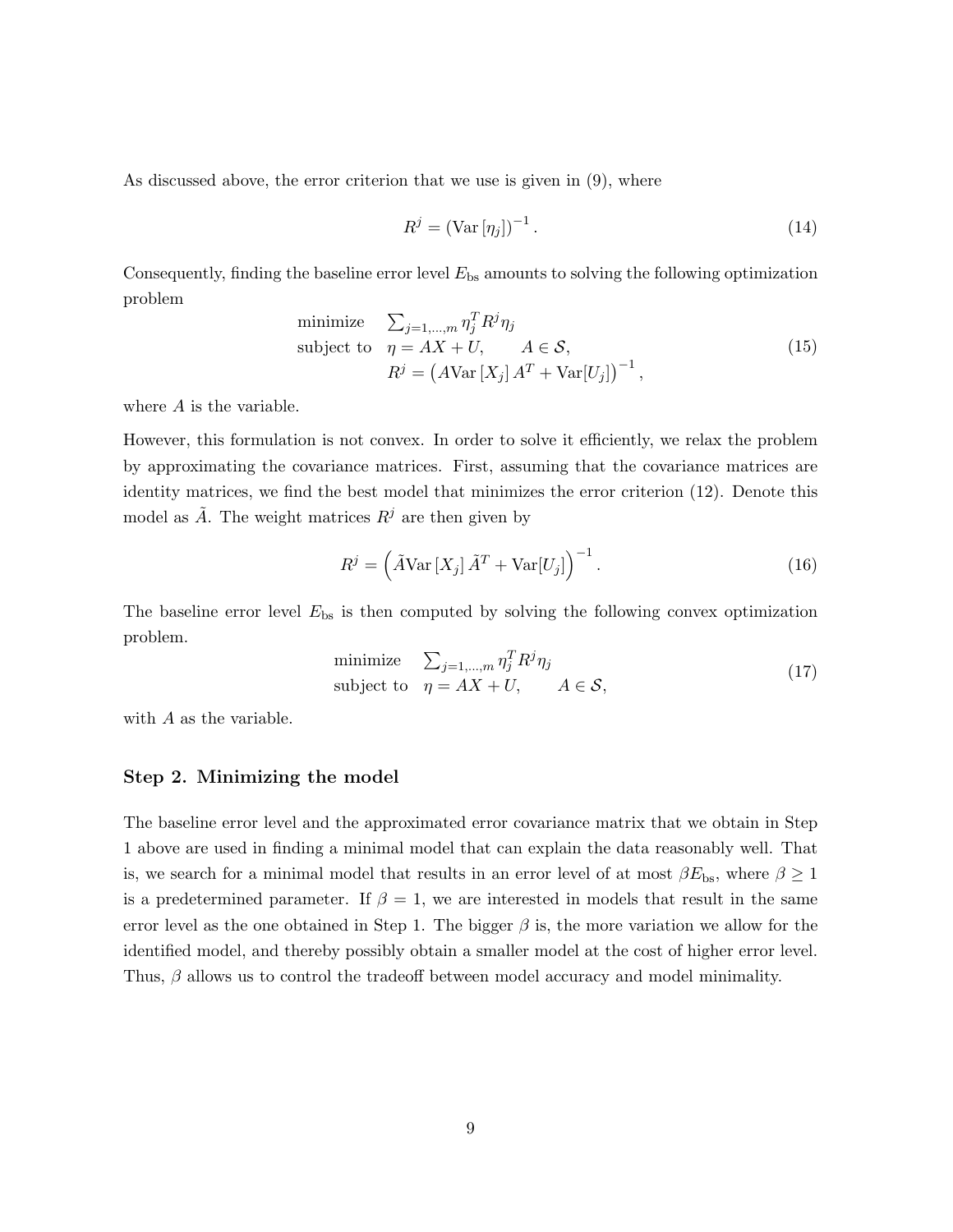Mathematically, Step 2 can be formulated as the following optimization problem

minimize 
$$
||A||_0
$$
  
\nsubject to  $\eta = AX + U$ ,  $A \in S$ ,  
\n
$$
\sum_{j=1,...,m} \eta_j^T R^j \eta_j \le \beta E_{\text{bs}},
$$
\n(18)

where A is the variable. We denote the solution of this problem as  $A_{\text{min}}$ . Although the constraints in the problem above defines a convex feasible set, the cost function itself is not convex. In fact, the problem has combinatorial complexity as we have to search in the set of all possible interconnection patterns. This means that the complexity of the problem increases very rapidly with the its size and thus makes it practically impossible to solve it in a large scale. In order to solve this problem with convex programming, we relax the  $L_0$  minimization problem as a weighted  $\ell_1$  minimization. The same technique has been applied successfully in various fields where sparsity optimization is needed such as, portfolio optimization in finance ([18]), controller design in engineering ([15]), and electric power network design ([8]).

**Step 2.1:** Initiate  $A_{old} = 0$  and  $W_{ij} = 1, i = 1, 2, ..., n, j = 1, 2, ...$  m.

**Step 2.2:** Find  $A_{update}$  by solving the convex optimization problem

minimize 
$$
\sum_{i=1,...,n} \sum_{j=1,...,m} W_{ij} |A_{ij}|
$$
  
\nsubject to  $\eta = AX + U, \qquad A \in S,$   
\n $\sum_{j=1,...,m} \eta_j^T R^j \eta_j \leq \beta E_{\text{bs}},$  (19)

where A is the variable.

**Step 2.3:** Update  $W_{ij} = f(A_{ij})$ . Here  $f(A_{ij})$  is a function that assigns a weight matrix for the convex cost function in Step 2.2. The choice for the function is explained in more detail later.

**Step 2.4:** If  $||A_{old} - A_{update}||_F \ge \varepsilon$ , then update  $A_{old} = A_{update}$  and go to step 2.2, otherwise stop the iteration and return the current solution as the optimal value.

$$
A_{\min} = A_{\text{update}}.\tag{20}
$$

Here  $\varepsilon$  is a small number that we choose to indicate the convergence of the iteration. Throughout this paper, we use  $\varepsilon = 10^{-3}$ , unless stated otherwise.

**Choosing the weight function.** The weight function  $f(A_{ij})$  is designed such that the entries of A that are small are given larger weight than the larger entries  $([6])$ . This is because we are interested in maximizing the number of zero entries in A. We thus emphasize more on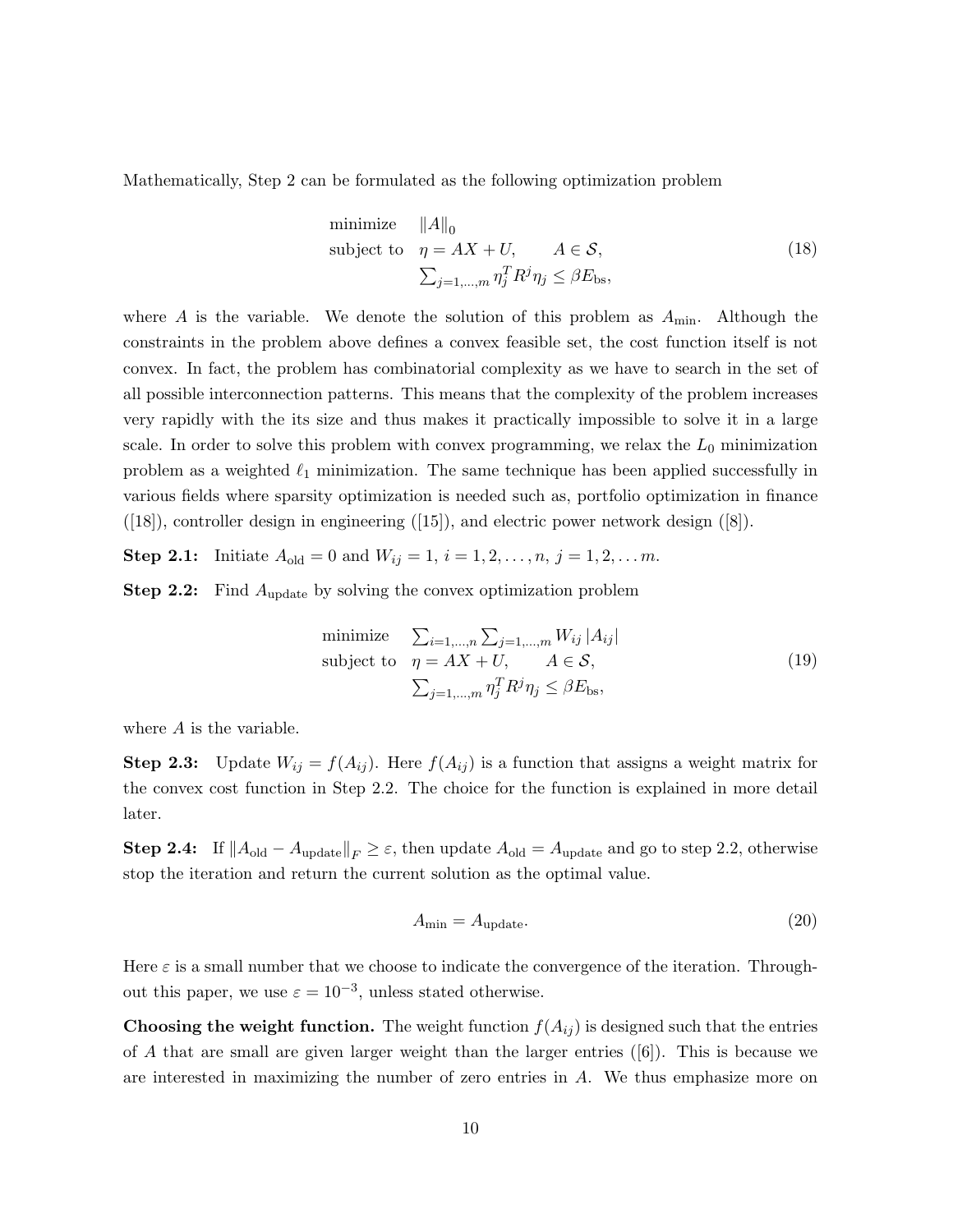

Figure 1: The flowchart summarizing the method proposed in this paper. The inputs to the algorithm are the perturbation data represented by the matrices  $X$  and  $U$ , as well as potential a priori structural knowledge about the network, which is represented by  $\mathcal{S}$ . The output of the algorithm is the identified model, represented by the matrix A.

reducing the entries that are already small. The generic form of  $f(A_{ij})$  that we use in this paper is as follows.

$$
f(A_{ij}) = \frac{\delta^p}{\delta^p + |A_{ij}|^p},\tag{21}
$$

where  $\delta$  is a small number that acts a treshold, below which a number is considered "small". The exponent p determines the shape of the function. Throughout this paper, we use  $\delta = 10^{-2}$ and  $p = 1$ , unless stated otherwise.

The overall identification procedure can be summarized in the flowchart in Figure 1.

### 4 Results and discussion

### 4.1 The segmentation polarity network of *Drosophila melanogaster*

We apply our proposed method to genetic perturbation data obtained from an in numero experiment based on the model given in [24, 22]. The network model depicts interaction between five genes and five transcription factors, as shown in Figure 2.

The gene *ci* produces the *Cubitus interruptus* protein that further undergoes a post-translational modification into the activator form  $(CI)$  or the repressor form  $(CN)$ . Cubitus interruptus activator acts as an activator for the genes ptc and wg, while the Cubitus interruptus repressor represses the genes ptc, wg, en and hh. The gene wg produces the protein wingless (WG) that in turn acts as a self-activator. The gene ptc produces the protein patched  $(PTC)$  that inhibits the modification of *Cubitus interruptus* into the activator form and promotes the modification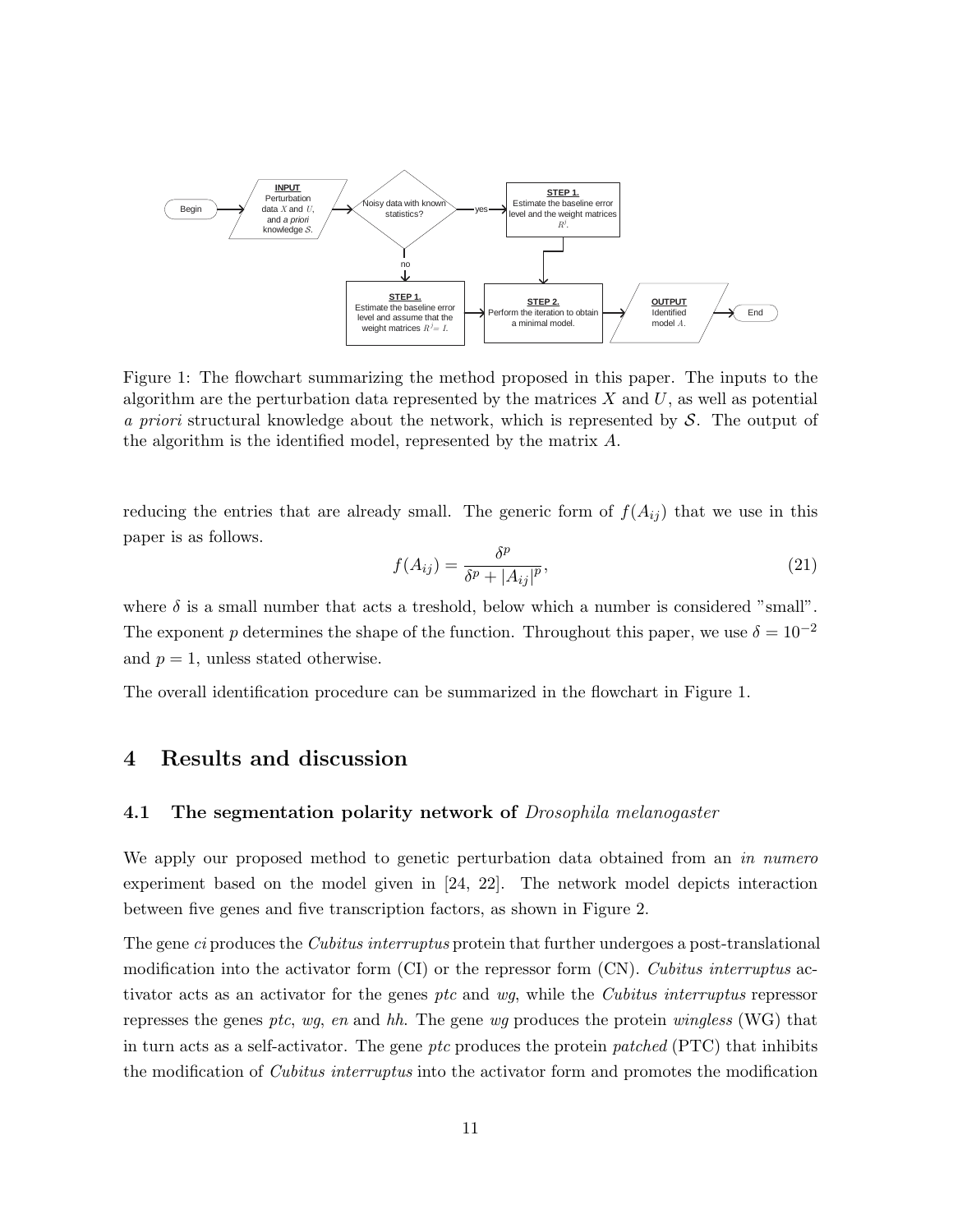

Figure 2: The segmentation polarity network of *Drosophila melanogaster* ([22]).

into the repressor form, effectively forming a negative feedback loop. The gene en produces the protein *engrailed* (EN) that represses the transcription of *ci* and promotes the transcription of hh.

We obtain the perturbation data  $X$  and  $U$  by numerically integrating the model provided in [22]. We first simulate the model without any perturbation to obtain an equilibrium. We then perform simulations with constant perturbation to each of the five genes in the model. The perturbation is set at  $10^{-3}$ . Thus,  $U = 10^{-3} \cdot I$ , where I is an identity matrix. The deviations from the unperturbed equilibrium are recorded in the X matrix.

Since the data is noiseless, we obtain the baseline error level by solving (12). We do not estimate any error covariance matrices, and the performance measure is thus given by (6). We then proceed with step 2, and use  $\beta = 1.1$ .

From the numerical model, we have precise knowledge about the mRNA decay rate. Using this information, we eliminate the negative (auto repression) bias in the identified network by adding a diagonal matrix  $\Lambda$  (see (11)).

Given the matrix A of the identified model, we denote the strongest intergene interaction as

$$
\mu := \max_{i \neq j} \|A_{ij}\|.\tag{22}
$$

An interaction represented by  $A_{ij}$  is considered strong if  $||A_{ij}|| > 0.1 \cdot \mu$ , and weak if  $10^{-3} \le$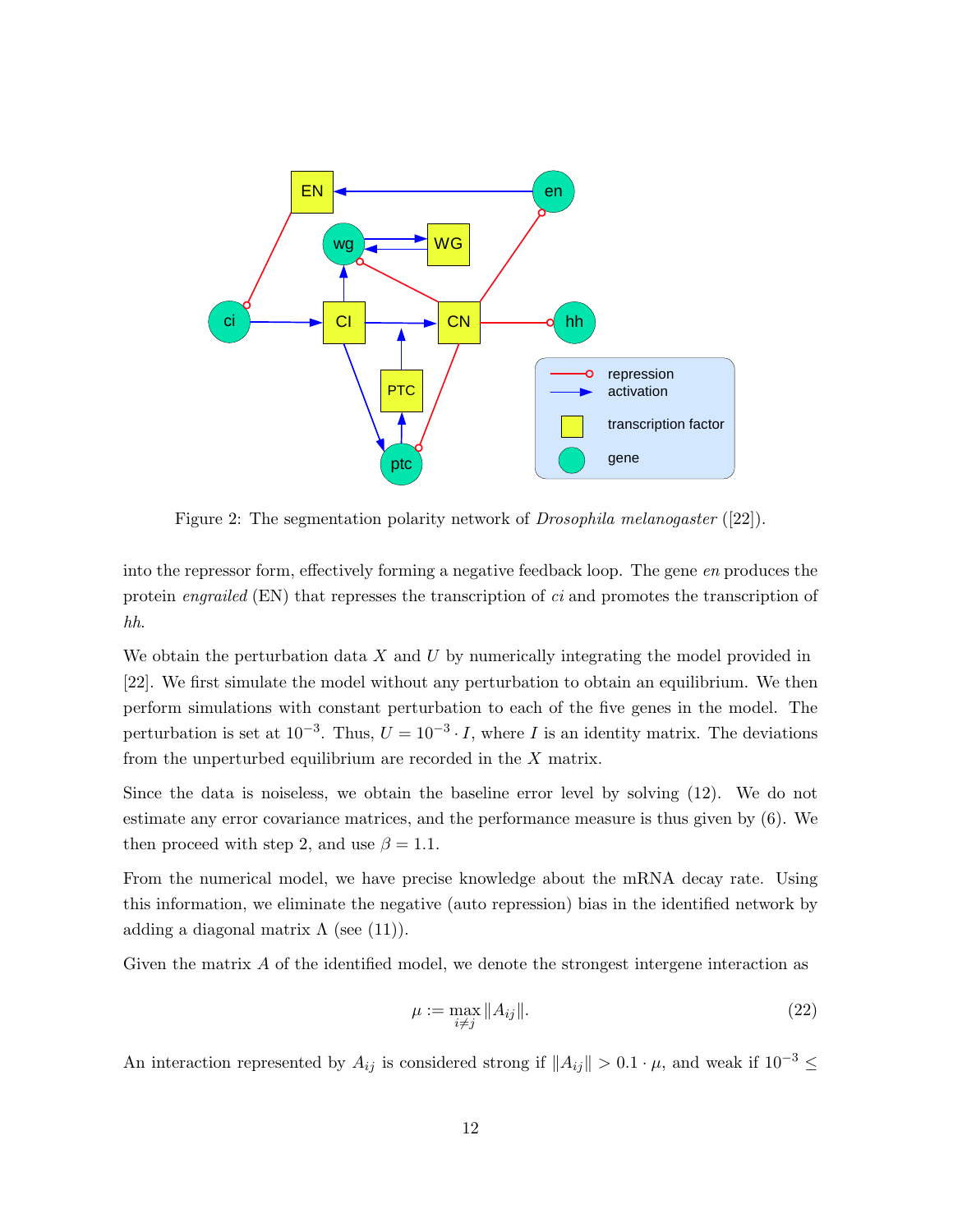

Figure 3: Identified network using full numerical data from the model of the segmentation polarity network of Drosophila melanogaster. Solid lines indicate strong interaction, while broken lines indicate weak interaction. (a) The network identified using the method proposed in this paper. (b) The network identified in [22].

 $||A_{ij}|| \leq 0.1 \cdot \mu$ .

We execute our method to obtain a network model. The execution takes about 6 seconds on the platform that is detailed in the previous section. Figure 3 shows the result of our network identification method and the network identified in [22]. Our model uses the full set of numerical data from the model, in which all five genes are perturbed separately. We can see that our method produces a smaller model, and that all the identified connections can be accounted for based on the explanation above. The network in [22] contains a self repression loop in en, which is a false positive as it is not included in the real model. The connections from *ci* to wg and ptc are not present in our model. As explained above, *ci* produces both an activator and repressor for wg and ptc. The resulting connection is thus very weak and not included in our model.

We also apply the method on a partial data set. In this set, we do not include the data from the perturbation of ptc. The network identified using this data set is shown in Figure 4b. Observe that the connections from ptc to other genes disappear as expected, since there is no data that dictates their existence. This lack of data can be supplemented by a priori knowledge. We then include a sign pattern matrix as a constraint. The result is shown in Figure 4a. This network includes weak connections from  $ptc$  to itself, en, and  $hh$  as required by the constraint. These connections are weak because their existence is required by the a priori knowledge without any supporting data.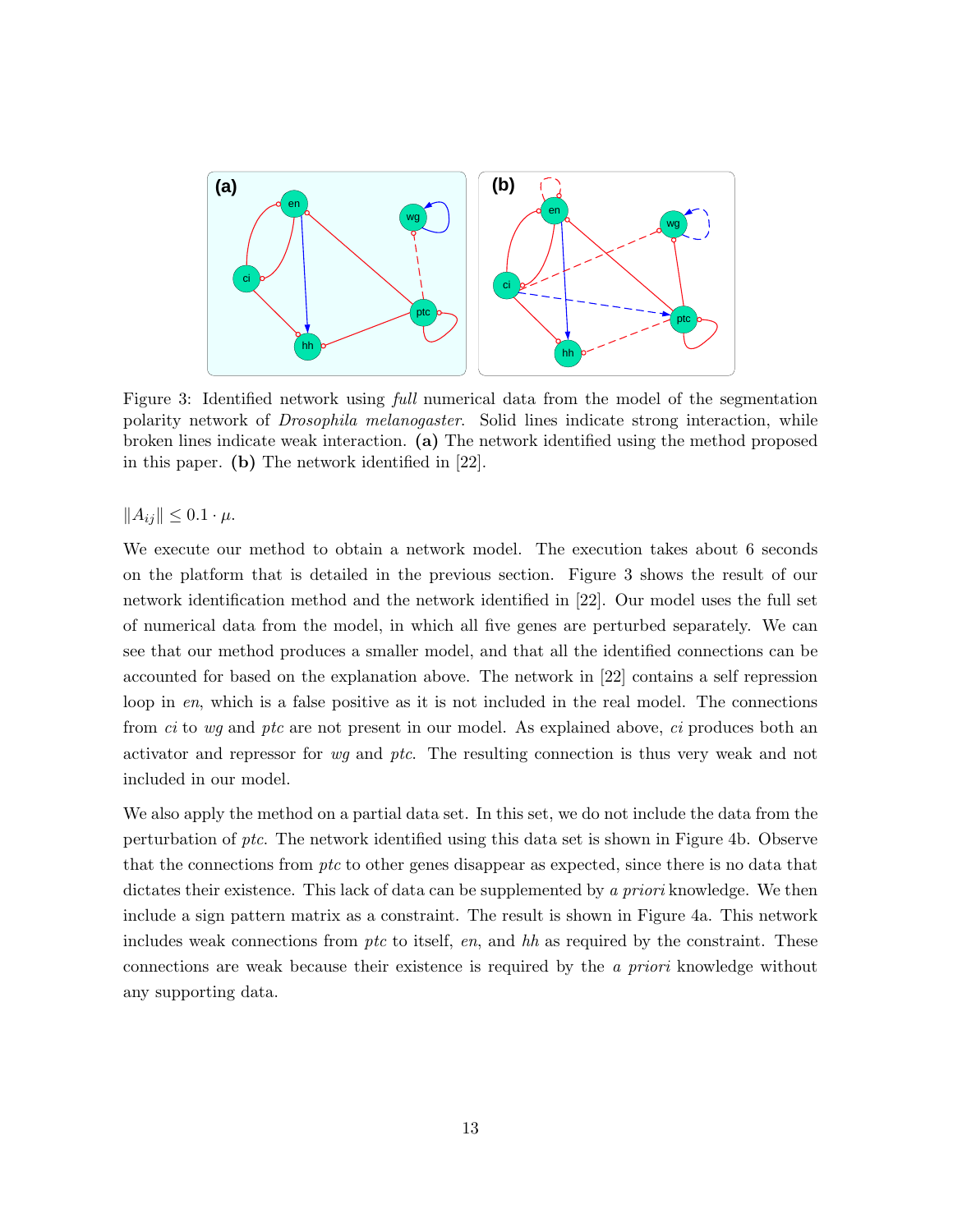

Figure 4: Identified network using *partial* numerical data from the model of the segmentation polarity network of Drosophila melanogaster. Solid lines indicate strong interaction, while broken lines indicate weak interaction. (a) The network identified when a priori knowledge about the sign pattern is incorporated. Arrows with green dots indicate interactions that are included in the *a priori* knowledge. (b) The network identified without incorporating any  $\alpha$ priori knowledge.

### 4.2 SOS pathway in Escherichia coli

We also apply our proposed method on a subnetwork of the SOS pathway in *Escherichia coli*, using the genetic perturbation experimental data set provided in [13]. The subnetwork that we consider consists of nine genes and several transcription factors and metabolites, as shown in Figure 5 (taken from [13]).

The main pathway featured in this network is the pathway between the single-stranded DNA (ssDNA) and the protein LexA that acts as a repressor to several other genes. The protein RecA, which is activated by the single-stranded DNA, cleaves LexA and thus upregulates the above mentioned genes. Other key regulators in the network are the sigma factors  $\sigma$ 70,  $\sigma$ 32, and  $\sigma$ 38. These sigma factors play an important role in initiating transcription in heat shock and starvation responses.

We obtain the perturbation data X from [13]. Since there is no explicit mentioning of  $U$ , we assume that it is an identity matrix. Notice that this is a justifiable assumption, as a different value of U would just result in a scaling of the identified model.

The covariance matrix of the measurement in X is obtained by processing the standard error matrix provided in [13]. Assuming that the measurement errors of different genes are uncorrelated, we can obtain

$$
(\text{Var}[X_j])_{ik} = \begin{cases} \sigma_{ij}^2, & i = k, \\ 0, & i \neq k, \end{cases} \tag{23}
$$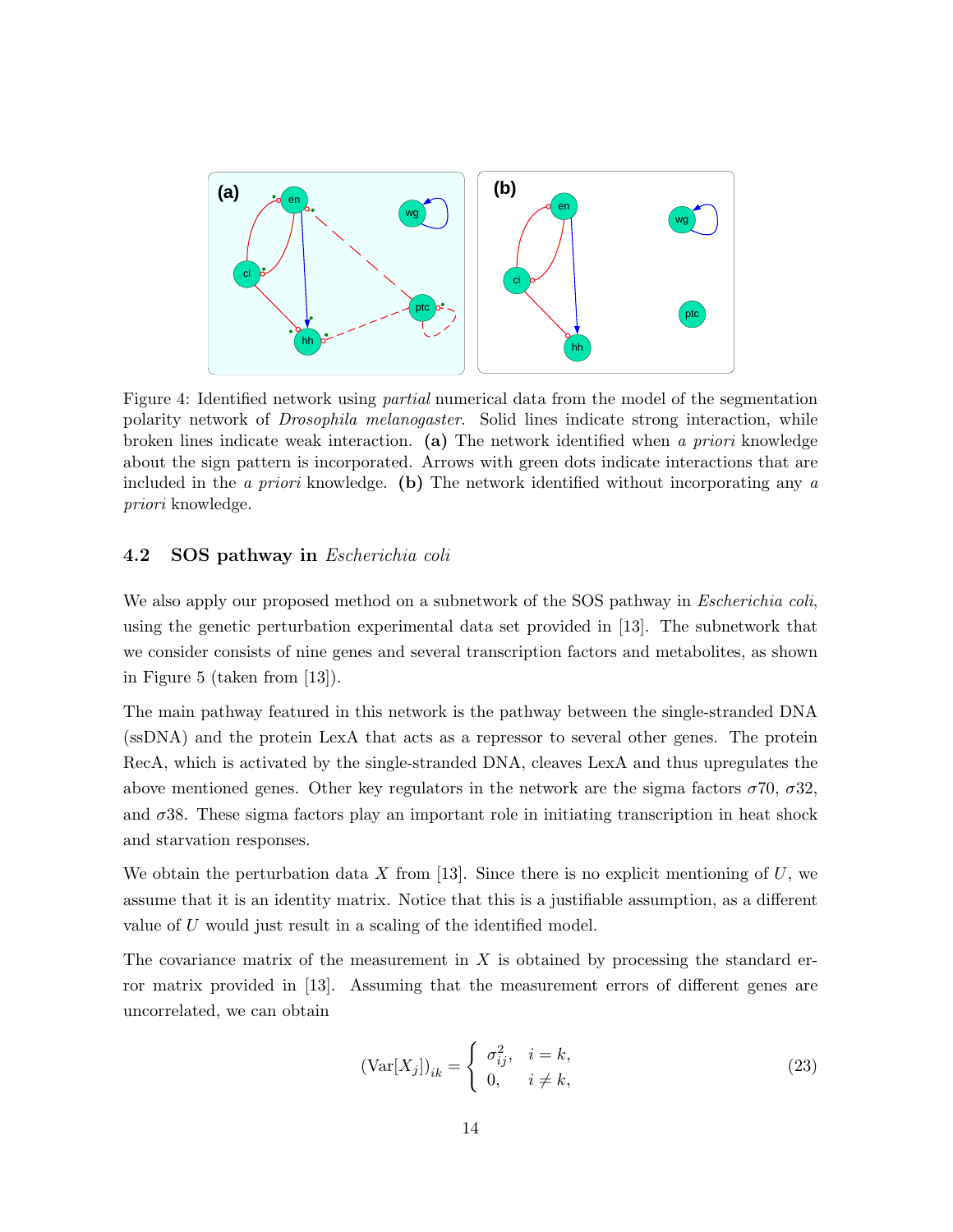| Genes                | recA          | lexA | $_{ssb}$ | $recF$   | dinI | umuDC | rpoD | rpoH     | rpoS |
|----------------------|---------------|------|----------|----------|------|-------|------|----------|------|
| recA                 | $\mathcal{P}$ |      | $\gamma$ | $\Omega$ | ?    | റ     |      | $\Omega$ | ച    |
| lexA                 |               |      | $\Omega$ |          |      |       |      |          |      |
| ssb                  |               |      | $\Omega$ |          |      |       |      |          |      |
| recF                 | ິ             | ິ    | ച        |          |      |       |      |          |      |
| dinI                 |               |      | $\Omega$ |          |      |       |      |          |      |
| $\boldsymbol{umuDC}$ |               |      | $\Omega$ |          |      |       |      |          |      |
| rpoD                 |               |      | $\Omega$ |          |      |       |      |          |      |
| rpoH                 |               |      | $\Omega$ |          |      |       |      |          |      |
| rpoS                 |               |      | $\Omega$ |          |      |       |      |          |      |

Table 1: A summary of known one-hop connections based on Figure 5.  $A + sign$  indicates known activation, − indicates known inhibition, and ? indicates unknown connection.

where  $\sigma_{ij}$  is the standard error of the measurement of gene i in the j<sup>th</sup> experiment. Since there is no information about the measurement error for  $U$ , we assume it is zero.

Based on Figure 5, we can identify known one-hop connections as summarized in Table 1. We use this table as a priori knowledge, when we perform our network identification method. We begin with Step 1 of the method to obtain a baseline error level and estimated error covariance. We use the estimated error covariance to obtain the weight matrices  $R<sup>j</sup>$  that are used in the error criterion (9). We then proceed to step 2, and use different  $\beta$  values obtain different models and analyze them (as detailed below).

As comparison, we also perform the identification without estimating the error covariance and using the weighted sum (9) as our error criterion. Instead, we use identity weight matrices. As discussed in the previous section, this approach turns out to be inferior to the one with estimated error covariance.

The distinction between strong and weak connections follows the same convention as in the segmentation polarity network. An interaction represented by  $A_{ij}$  is considered strong if  $||A_{ij}|| > 0.1 \cdot \mu$ , and weak if  $10^{-3} \leq ||A_{ij}|| \leq 0.1 \cdot \mu$ , where  $\mu$  is the strongest intergenes interaction.

The results of our method are shown in Figure 6. In panel (a), we see the network identified using our method with estimated error covariance and  $\beta = 1.75$ . Recall that the parameter  $\beta$ quantifies the trade-off between model minimality and model accuracy. The higher  $\beta$  is, the more willing we are to trade accuracy with model minimality. Thus, higher  $\beta$  is expected to lead to smaller model (fewer connections).

The network identified in [13] is shown in Figure 6 panel (b). Comparing it to our result in panel (a), we can see that the network in (b) misidentifies several known one-hop interconnections,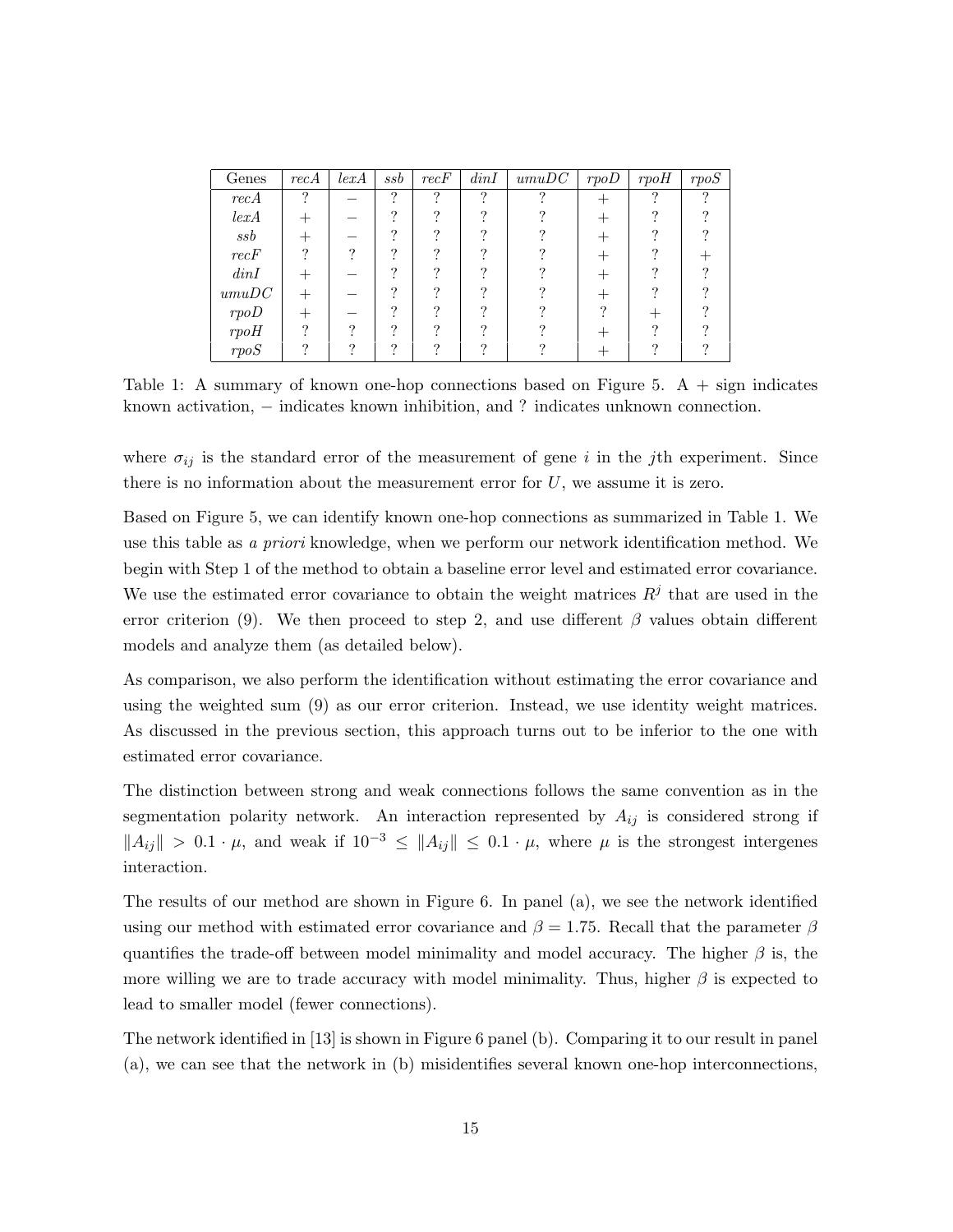

Figure 5: (Taken from [13]) Diagram of interactions in the SOS network. DNA lesions caused by mitomycin C (MMC) (blue hexagon) are converted to single-stranded DNA during chromosomal replication. Upon binding to ssDNA, the RecA protein is activated (RecA\*) and serves as a coprotease for the LexA protein. The LexA protein is cleaved, thereby diminishing the repression of genes that mediate multiple protective responses. Boxes denote genes, ellipses denote proteins, hexagons indicate metabolites, arrows denote positive regulation, filled circles denote negative regulation. Red emphasis denotes the primary pathway by which the network is activated after DNA damage.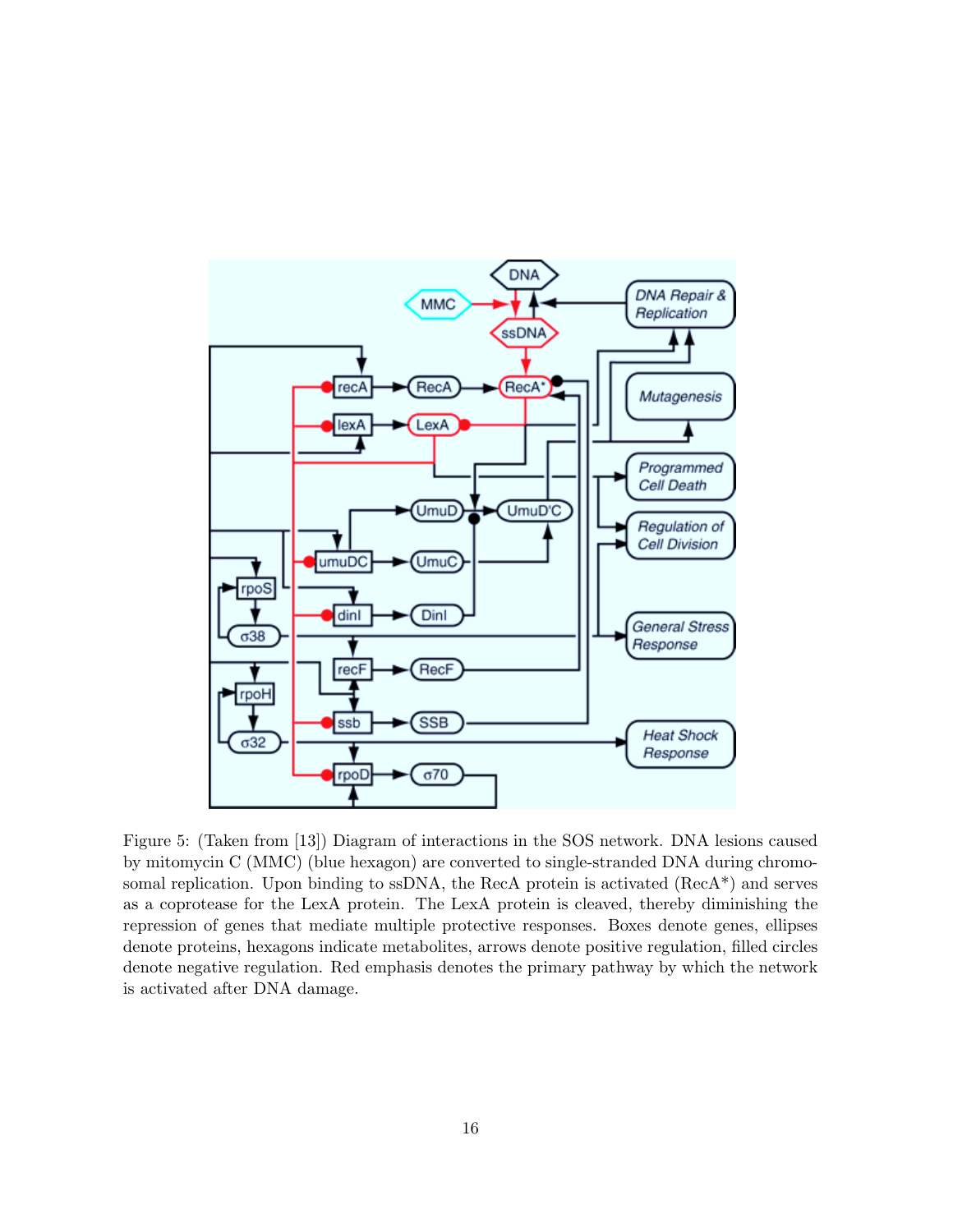

Figure 6: Identification results of the Escherichia coli SOS network. Lines with arrows indicate positive interaction (activation), while circles indicate negative interaction (repression). Solid lines denote strong interaction, while dotted lines denote weak interaction. (a) The result of our method using estimated error covariance and  $\beta = 1.75$ . (b) The network identified in [13]. (c) The result of our method without error covariance estimation and  $\beta = 1.75$ . (d) The result of our method using estimated error covariance and  $\beta = 2$ .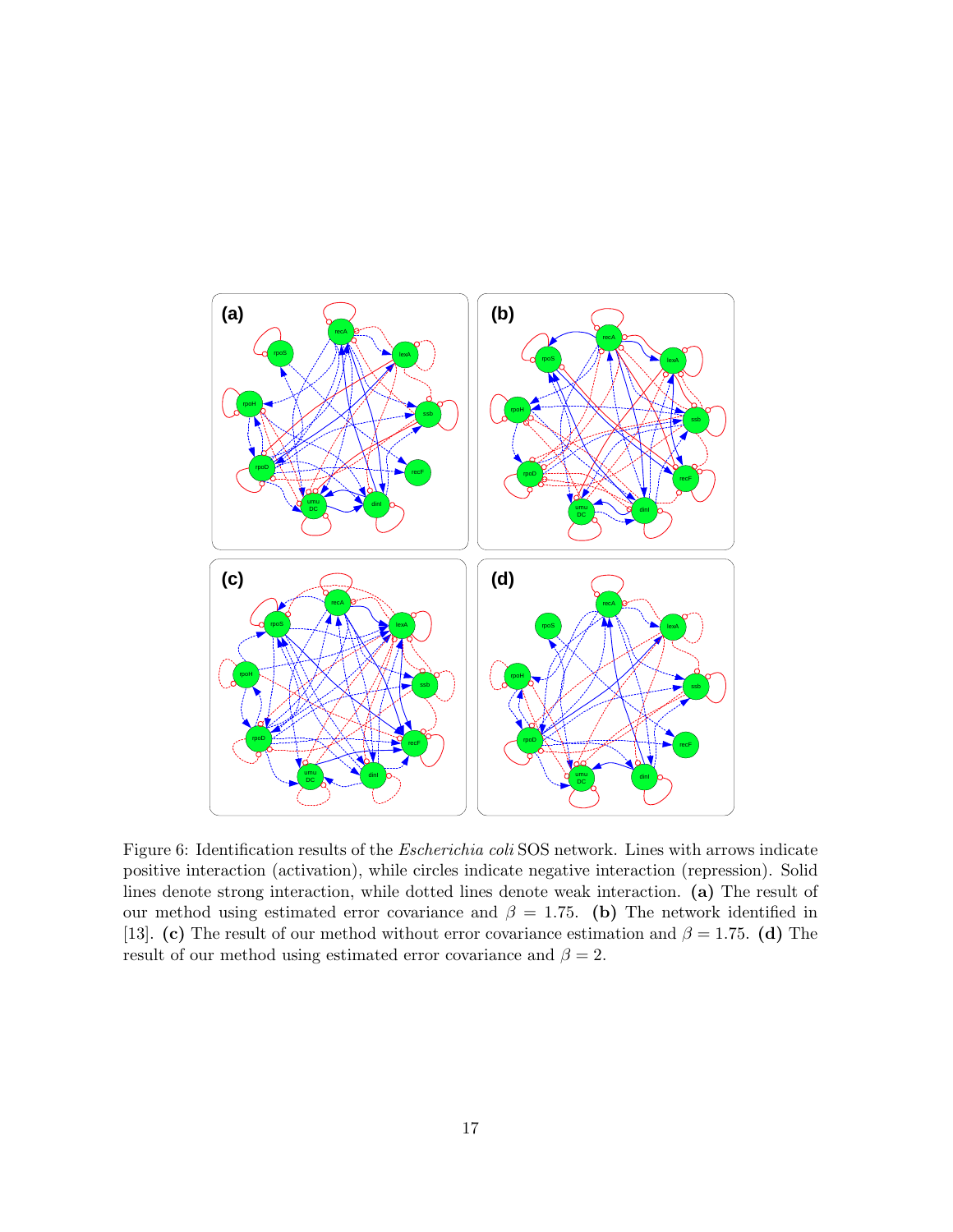| Genes                | recA         | lexA | ssb | $recF$ | dinI | umuDC | rpoD | rpoH | rpoS |
|----------------------|--------------|------|-----|--------|------|-------|------|------|------|
| recA                 | $\gamma$     |      |     |        |      |       |      | U    |      |
| lexA                 |              |      |     |        |      |       |      |      |      |
| ssb                  |              |      |     |        |      |       |      |      |      |
| recF                 | $\mathbf{0}$ |      |     |        | 0    |       |      |      |      |
| dinI                 |              |      |     |        |      |       |      |      |      |
| $\boldsymbol{umuDC}$ | $^{+}$       |      |     |        |      |       |      |      |      |
| rpoD                 |              |      |     |        |      |       | ິ    |      |      |
| rpoH                 |              |      |     |        |      |       |      |      |      |
| rpoS                 |              |      |     |        |      |       |      |      |      |

Table 2: A summary of known interactions from the literature (taken from [13]). A + sign indicates known activation, – indicates known inhibition, ? indicates unknown connections, and 0 indicates no known connection. The unknown connections come from known autoactivation, which when combined with mRNA decay results in unknown interaction.

such as the mutual repression between recA and rpoD.

The network in panel (c) is the result of our method without using error covariance estimation. This leads to worse error assessment in the model. As the result, although the known interactions are incorporated correctly in the model, we see that there are a number of false positives, particularly the interactions leading to  $recF$  and the genes that regulate the sigma factors rpoD, rpoH, and rpoS.

The network in panel (d) is the result of the same method that we use in panel (a), with higher β. We can indeed see that this change in the parameter β results in a smaller model.

The network that we identify in panel (a) includes a number of interactions that are not included in the a priori knowledge. Upon cross validation with the literature about the SOS network, we found that some of these new interactions are valid. For example, the protein dinI is known to stabilize recA\* (cf.  $[19, 17]$ ). Thereby, it effectively promotes the degradation of the repressor protein LexA, and thus activates recA, lexA, ssb, dinI, umuDC, and rpoD. Our result correctly predicts the positive interaction with rec $A$ , ssb, and umuDC.

A summary of known interactions in the literature has been compiled by [13] and shown in Table 2. We use this list as the "ground truth" and compare the results of the network identification methods with it.

The plot in Figure 7 shows a performance comparison of various identified models. Several observations that can be made from the comparison are:

1. Incorporating the estimated error covariance in the error assessment improves the performance of the method. Comparing Model A and Model D, we can see that using the estimated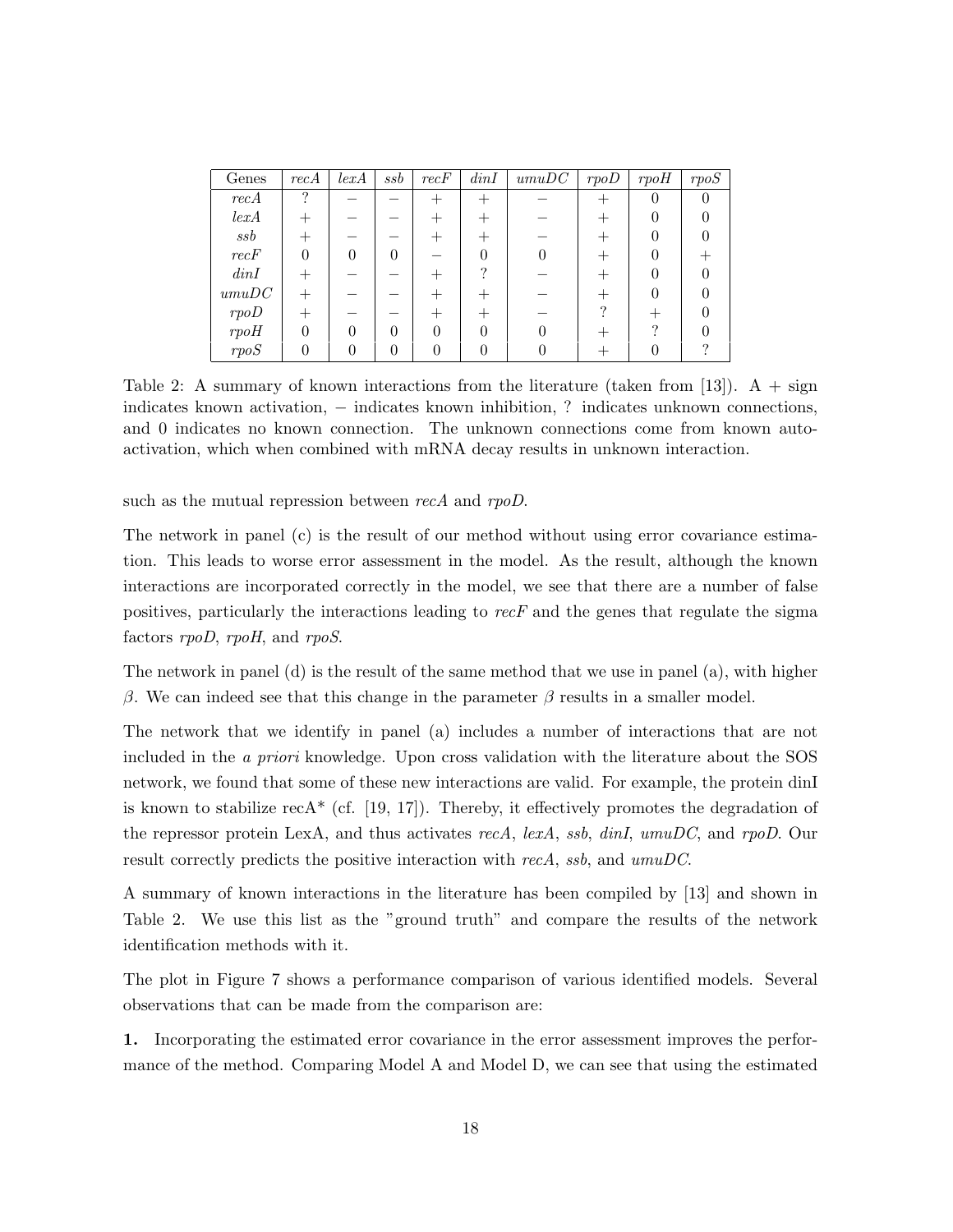

Figure 7: Performance comparison of various identified models of the Escherichia coli SOS network. Model A is the result of our method without using error covariance estimation and  $\beta = 1.75$ . This network is shown in Figure 6 panel (c). Model B, C, D and E are the results of our method using error covariance estimation, with  $\beta = 1.1, 1.25, 1.75,$  and 2, respectively. Model D and E are shown in Figure 6 panel (a) and (d). Model F is the network identified in [13], as also shown in Figure 6 panel (b).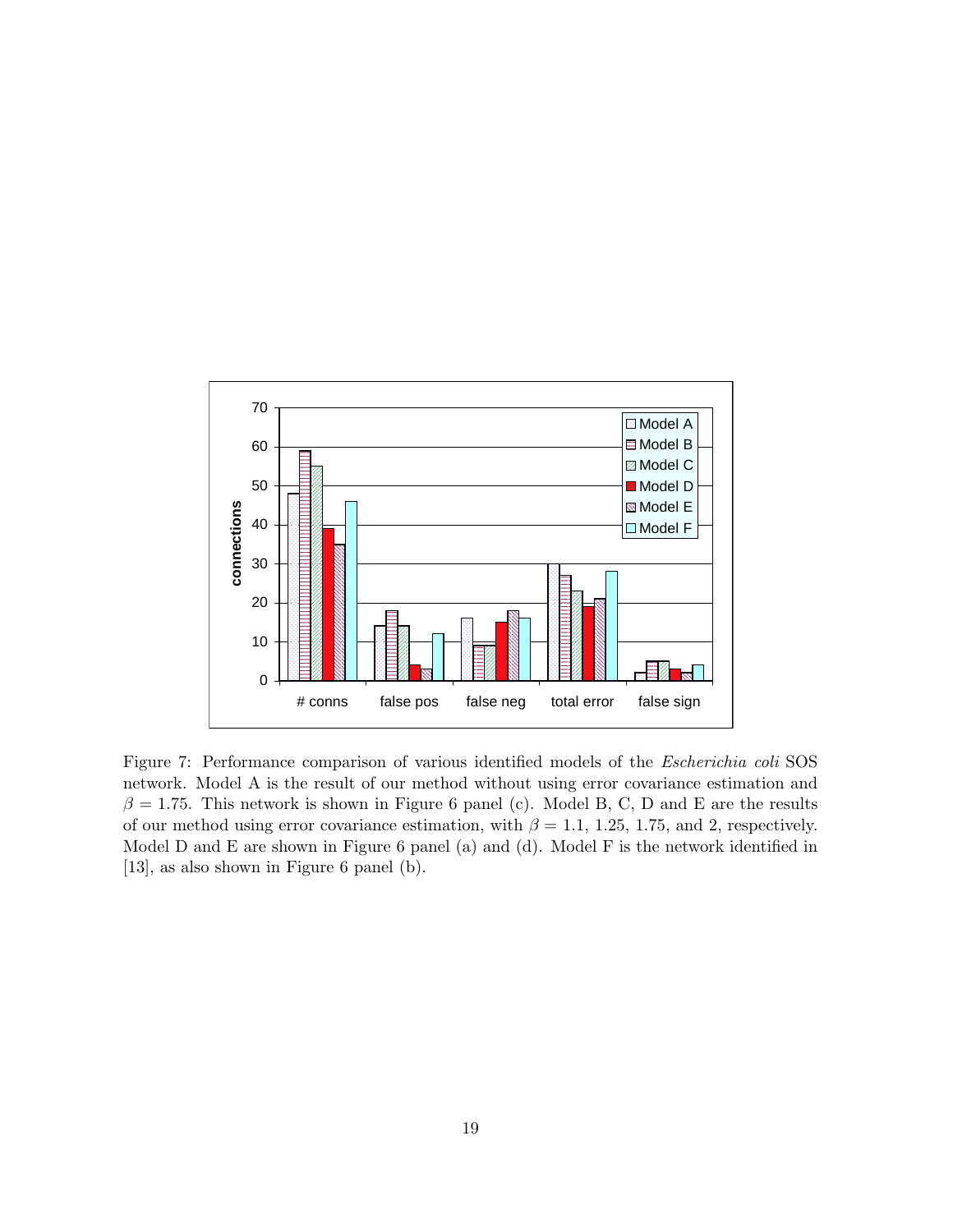error covariance, we get a smaller model with fewer false positives and negatives.

2. By increasing the value of  $\beta$ , we emphasize more on obtaining a smaller model (fewer connections) and less on the accuracy. Observing the results from Models B, C, D, and E, we can see that it leads to fewer false positives and more false negatives. The model is the fewest total error (Model D) is shown in Figure 6 panel (a).

3. The models identified using our method results in fewer errors compared to that in [13]. In particular, by tuning the value of  $\beta$  carefully, we can obtain models with very low number of false positives (less than 5%).

#### 4.3 Larger artificial networks

We generate an artificial network with 20 genes and study the performance of our method under various noise levels and  $\beta$  parameter. As the measures of performance, we use the standard notions of *sensitivity, specificity, positive predictive value* (PPV), and *negative predictive value* (NPV) (cf. [9]). These parameters are formulated as

Sensitivity = 
$$
\frac{\text{True Positive}}{\text{True Positive} + \text{False Negative}}
$$
 (24a)

$$
Specificity = \frac{True Negative}{True Negative + False Positive}
$$
\n(24b)

$$
PPV = \frac{True \ Positive}{True \ Positive + False \ Positive}
$$
 (24c)

$$
NPV = \frac{True \ Negative}{True \ Negative + False \ Negative}
$$
 (24d)

The sensitivity of the result tells us the fraction of existing connections in the real system that are correctly identified as existent. The specificity of the result tells us the fraction of nonexisting connections that are correctly identified as nonexistent. The positive predictive value is a measure of how reliable a positive assertion ('Gene A regulates gene B') made by the result of test is. Similarly, the negative predictive value measures the reliability of a negative assertion ('Gene A does not regulate gene B').

As the true system, Atrue, we generate a random network consisting of 20 genes. The network has 206 connections (out of 400 possible connections). We assume that  $40\%$  of these connections are known a priori and incorporate this knowledge into our method.

The perturbation input  $U$  is taken to be the identity matrix of size 20. From (3), we know that the true perturbation of the equilibria is given by  $X_{\text{true}} = -A_{\text{true}}^{-1}U$ .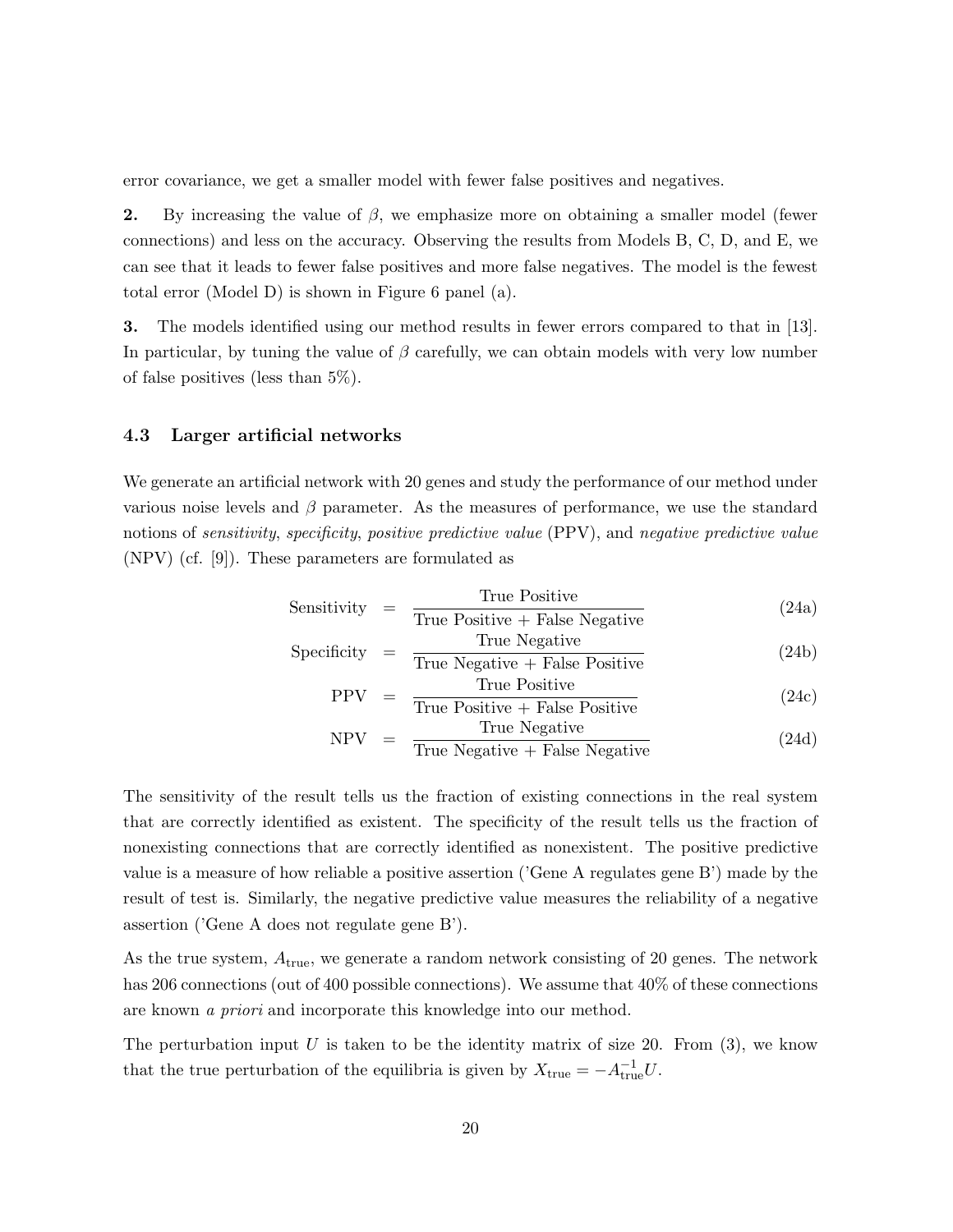

Figure 8: The performance of our method on an artificial network. The noise levels (1, 2, 3, 4, and 5) represent a noise standard deviation of 10%, 20%, 30%, 40%, and 50% the magnitude of the measurement in X respectively. Different  $\beta$  values are used as indicated in the plots. (Top-left) The number of connections in the identified models. (Top-right) Number of false positives in the identified models. (Bottom-left) The fraction of positives with false signs. This is computed by dividing the number of connection with false signs by the total number of connections (Top-left panel). (Bottom-right) Number of false negatives in the identified models.

To simulate noisy measurement, the perturbation data that we use in the network identification is obtained by adding some Gaussian noise to  $X_{true}$  according to the following formula.

$$
X = X_{\text{true}} + \nu,\tag{25}
$$

where  $\nu$  is a matrix of zero-mean Gaussian random variables with the following standard deviation

$$
\sigma(\nu_{ij}) = \text{NoiseLevel} \cdot \max(X_{\text{true},ij}, \delta_{\nu}),\tag{26}
$$

and  $\delta_{\nu}$  is a small number that we introduce to prevent singularity of the covariance matrices. In the simulation, we use  $\delta_{\nu} = 10^{-2}$ . We generate five data sets, corresponding the noise levels of 10%, 20%, 30%, 40%, and 50%.

The performance of our method, applied to a random artificial network with 20 genes is shown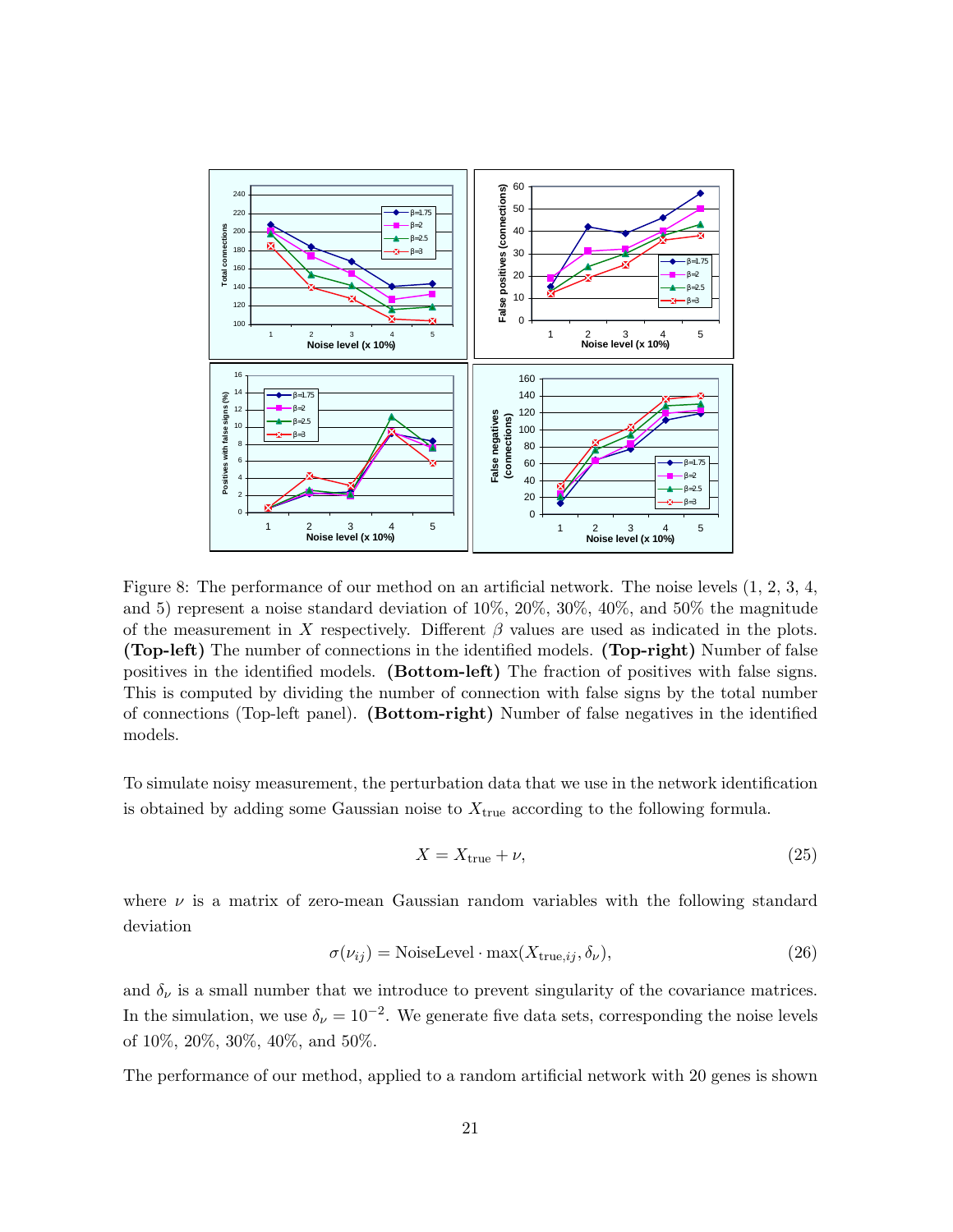

Figure 9: Performance measures of our method on an artificial network. These measures are computed according to (24). (Top-left) The positive predictive values of the results. (Topright) The negative predictive values of the results. (Bottom-left) The sensitivity of the results. (Bottom-right) The specificity of the results.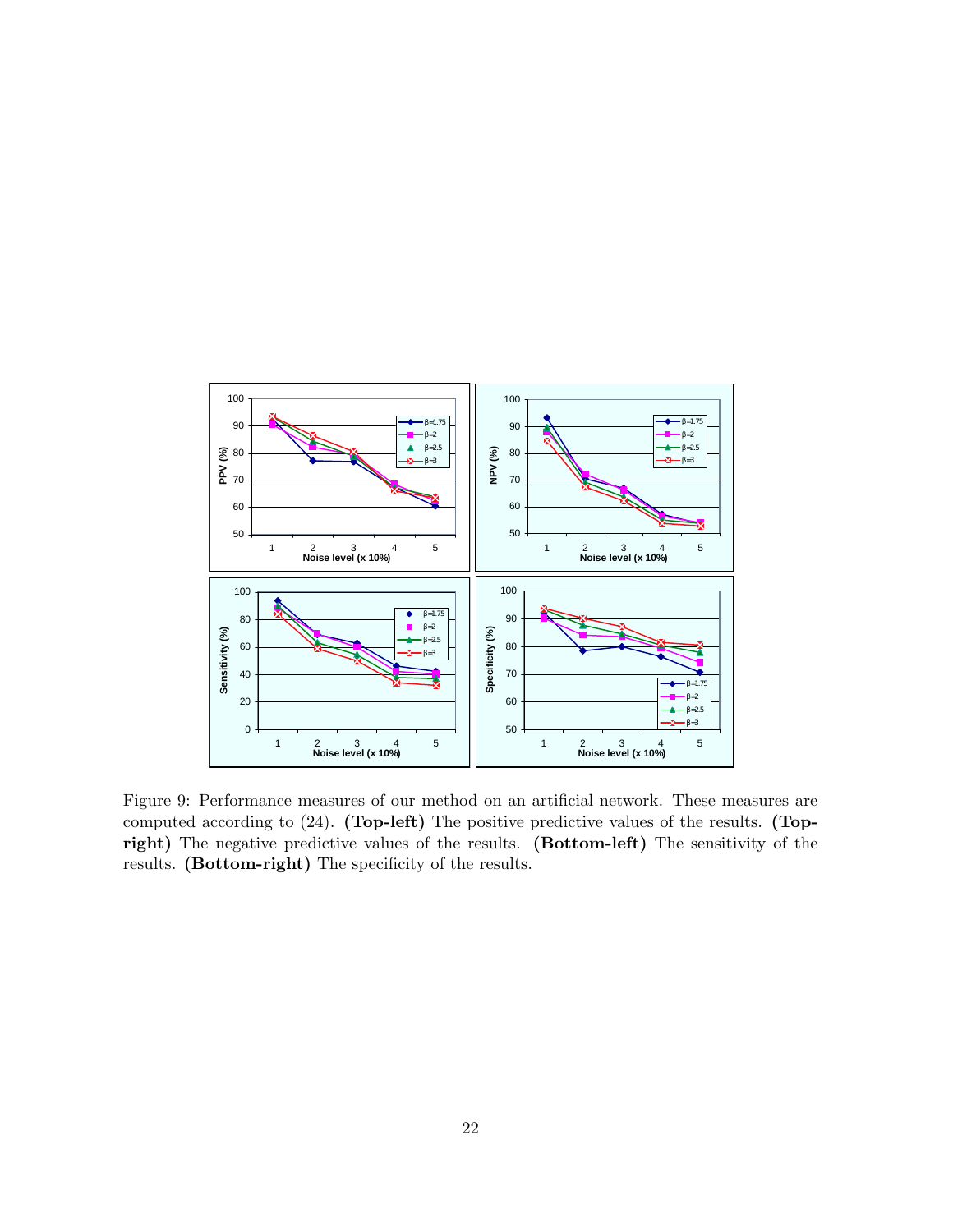in Figure 8 and Figure 9. Each data point represents an identified network obtained using the method on each of the five data sets. Each network identification takes about 9 minutes to complete (see the previous section for details on the software and hardware that are used). In applying our method, we assume that we have a priori knowledge about  $40\%$  of connections and use that in the method. Generally the performance of the method drops as the noise level increases, as expected.

As discussed earlier, the parameter  $\beta$  reflects how much we are willing to trade identification error with sparsity of the identified model. A higher value of  $\beta$  means more emphasis put on obtaining a sparser model. This also means that we are less likely to assign a connection in the identified model, as shown in the top-right panel of Figure 8. As the result, we can expect that higher  $\beta$  values generally lead to less false positive and more false negative (see the top-right and bottom-right panels of Figure 8). Consequently, it also leads to higher specificity and lower sensitivity of the identification results. This theory is confirmed by the results shown in Figure 9.

At 10% noise level, our result demonstrates very high sensitivity, selectivity, and predictive values (above 90% for certain  $\beta$  values). This is clearly better than the benchmark results reported in the survey paper by Bansal *et al*  $[2]$  for other existing algorithms with the same noise level.

From Figure 9 we can observe that although the performance of the method drops with increasing noise level, the specificity of the results can be maintained at a high level (above 70%). High level of specificity correlates with the sparsity of the model. Our method explicitly aims to obtain the smallest model, and as the result, most of the non-existing connections can be correctly identified.

# 5 Conclusion

We propose a method for identifying genetic regulatory networks using expression profiles from genetic perturbation experiments. Two features that distinguish our method from preexisting methods are, first, we aim at deriving a minimal model (characterized by the least number of connections) that explains the experimental data. Second, we can incorporate any a priori information about the structure of the network. Upon comparison with preexisting methods, we demonstrate that our method performs better.

Our method is based on convex programming relaxation, that approaches the combinatorially hard problem of finding a minimal model with efficient computational scheme. In this paper, we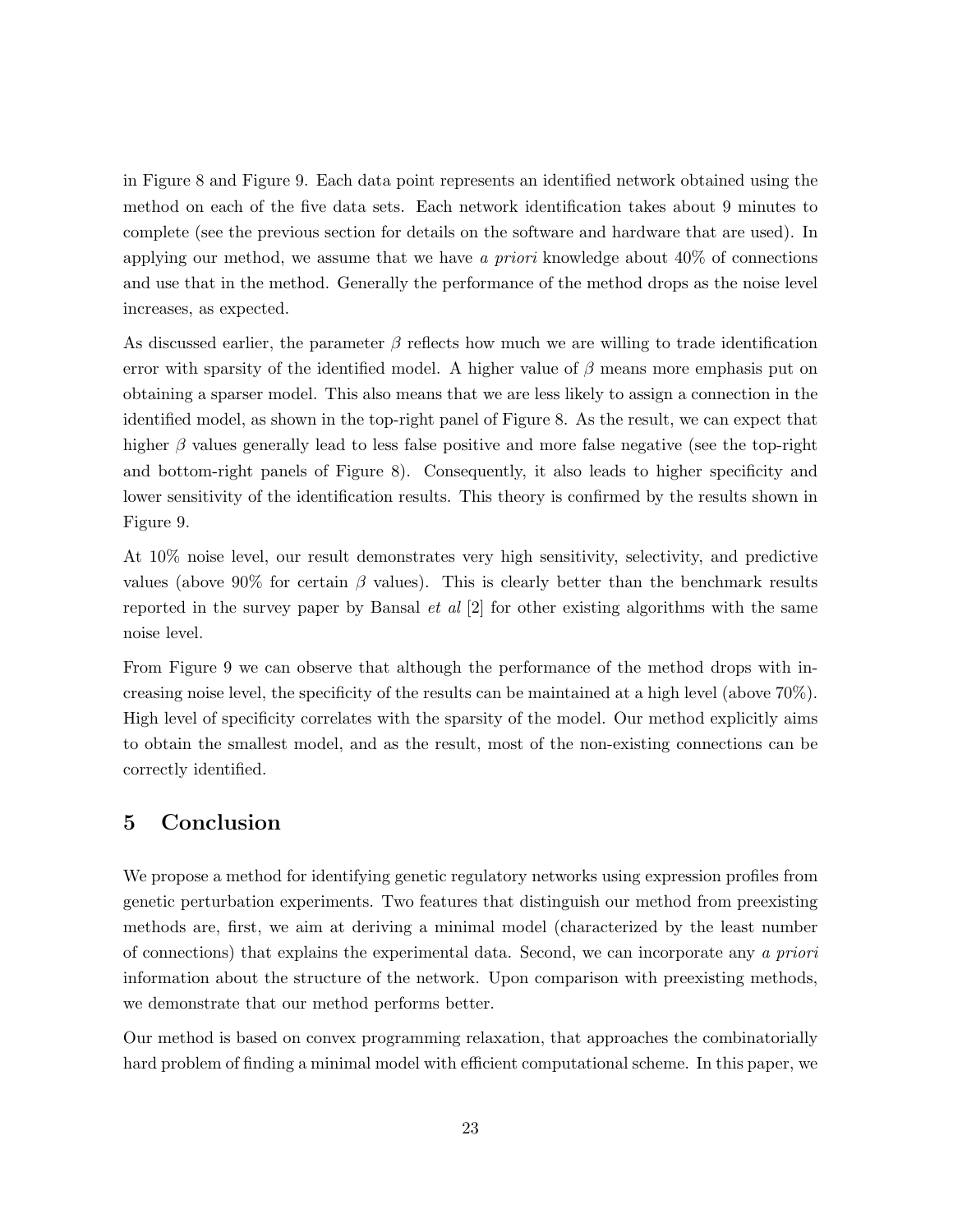test our method in a prototypical implementation that handles module size networks. However, as efficient customized implementation of convex optimization algorithms are known to handle problems with thousands of variables, our method has a potential of solving the identification problem on a much larger scale.

# Acknowledgement

The authors would like to thank Adam Halász, Marcin Imielinski, and Harvey Rubin for valuable discussion during the preparation of this paper. This work is partially funded by the ARO MURI SWARMS grant W911NF-05-1-0219, NSF award ECS-0423905, NSF award 0529426, and NASA award NNX07AEIIA.

### References

- [1] M. Andrec, B. N. Kholodenko, R. M. Levy, and E. Sontag. Inference of signaling and gene regulatory networks by steady-state perturbation experiments: structure and accuracy. Journal of Theoretical Biology, 232(3):427–441, 2005.
- [2] M. Bansal, V. Belcastro, A. Ambesi-Impiombato, and D. di Bernardo. How to infer gene networks from expression profiles. Molecular Systems Biology, 3(10.1038/msb4100120), 2007.
- [3] M. Bansal, G. Della Gatta, and D. di Bernardo. Inference of gene regulatory networks and compound mode of action from time course gene expression profiles. Bioinformatics, 22(7):815–822, 2006.
- [4] R. Bonneau, D. J. Reiss, P. Shannon, M. Facciotti, L. Hood, N.S. Baliga, and V. Thorsson. The inferelator: an algorithm for learning parsimonious regulatory networks from systemsbiology data sets de novo. Genome Biology, 7:R36, 2006.
- [5] S. Boyd. cvx MATLAB software for disciplined convex programming, 2005. http://www.stanford.edu/∼boyd/cvx/.
- [6] S. Boyd.  $\ell_1$ -norm norm methods for convex cardinality problems. Lecture Notes for EE364b, Stanford University, 2007. Available at www.stanford.edu/class/e364b/.
- [7] S. Boyd and L. Vandenberghe. Convex Optimization. Cambridge University Press, 2004.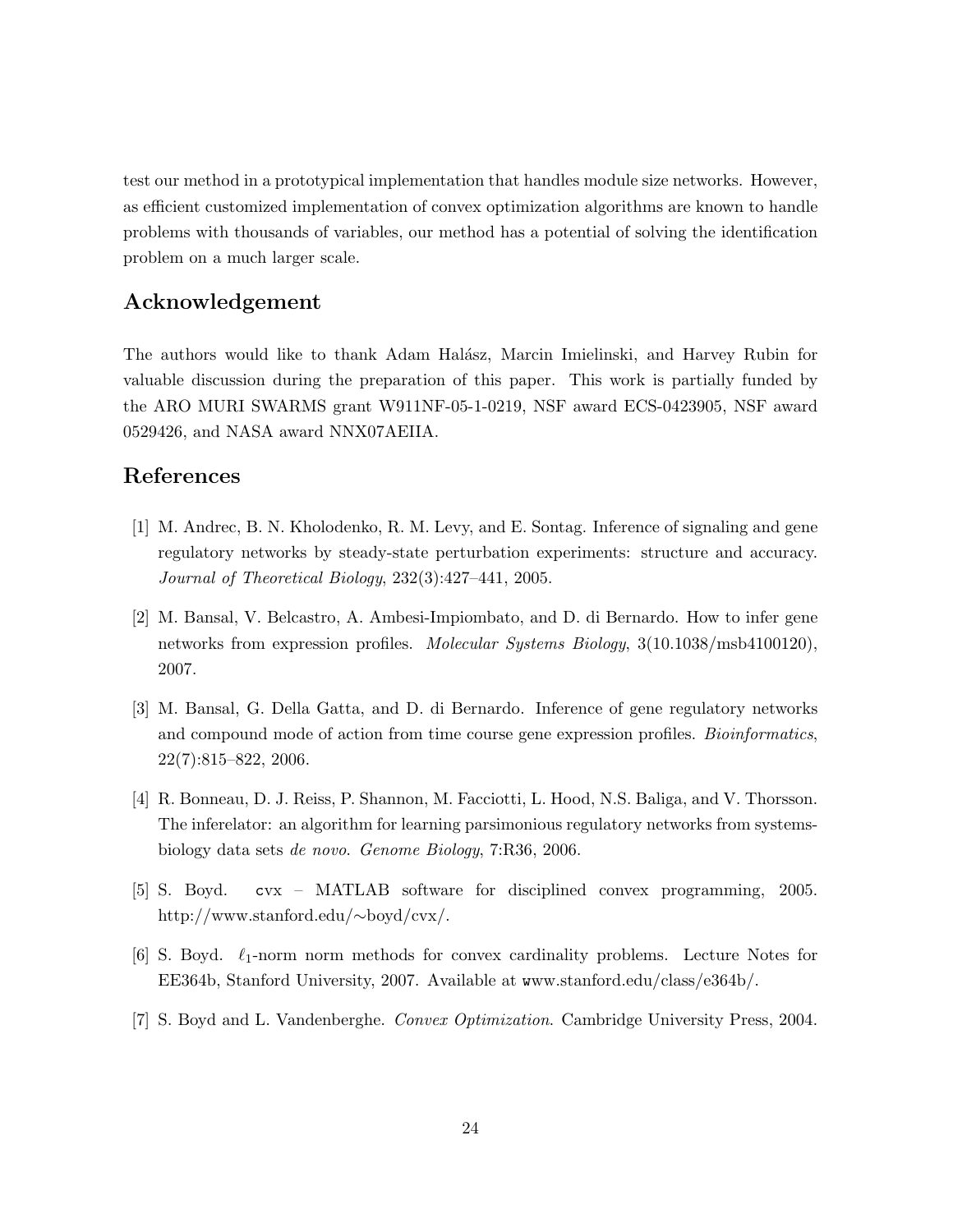- [8] S. Boyd, L. Vandenberghe, A. El Gamal, and S. Yun. Design of robust global power and ground networks. In Proc. ACM/SIGDA Int. Symposium on Physical Design (ISPD), pages 60–65, April 2001.
- [9] J. E. De Muth. Basic Statistics and Pharmaceutical Statistical Applications. Chapman & Hall/CRC, 2nd edition, 2006.
- [10] M. B. Elowitz and S. Leibler. A synthetic oscillatory network of transcriptional regulators. Nature, 403(6767):335–338, 2000.
- [11] J. J. Faith, B. Hayete, J. T. Thaden, I. Mogno, J. Wierzbowski, G. Cottarel, S. Kasif, J. J. Collins, and T. S. Gardner. Large-scale mapping and validation of escherichia coli transcriptional regulation from a compendium of expression profiles. PLoS Biology, 5(1):e8, 2007.
- [12] T. S. Gardner, C. R. Cantor, and J. J. Collins. Construction of a genetic toggle switch in Escherichia coli. Nature, 403:339–342, 2000.
- [13] T. S. Gardner, D. di Bernardo, D. Lorenz, and J. J. Collins. Inferring genetic networks and identifying compound mode of action via expression profiling. Science, 301:102–105, 2003.
- [14] F. Geier, J. Timmer, and C. Fleck. Reconstructing gene-regulatory networks from timeseries, knock-out data and prior knowledge. BMC Systems Biology, 1(11), February 2007. online publication.
- [15] A. Hassibi, J. How, and S. Boyd. Low-authority controller design via convex optimization. AIAA Journal of Guidance, Control, and Dynamics, 22(6):862–872, November-December 1999.
- [16] B. Hayete, T. S. Gardner, and J. J. Collins. Size matters: network inference tackles the genome scale. Molecular Systems Biology, 3(10.1038/msb4100118), 2007.
- [17] S. Krishna, S. Maslov, and K. Sneppen. UV-induced mutagenesis in Escherichia coli SOS response: A quantitative model. PLoS Computational Biology, 3(3):e41 doi:10.1371/journal.pcbi.0030041, 2007.
- [18] M. S. Lobo, M. Fazel, and S. Boyd. Portfolio optimization with linear and fixed transaction costs. Annals of Operations Research, 152(1):376–394, July 2007.